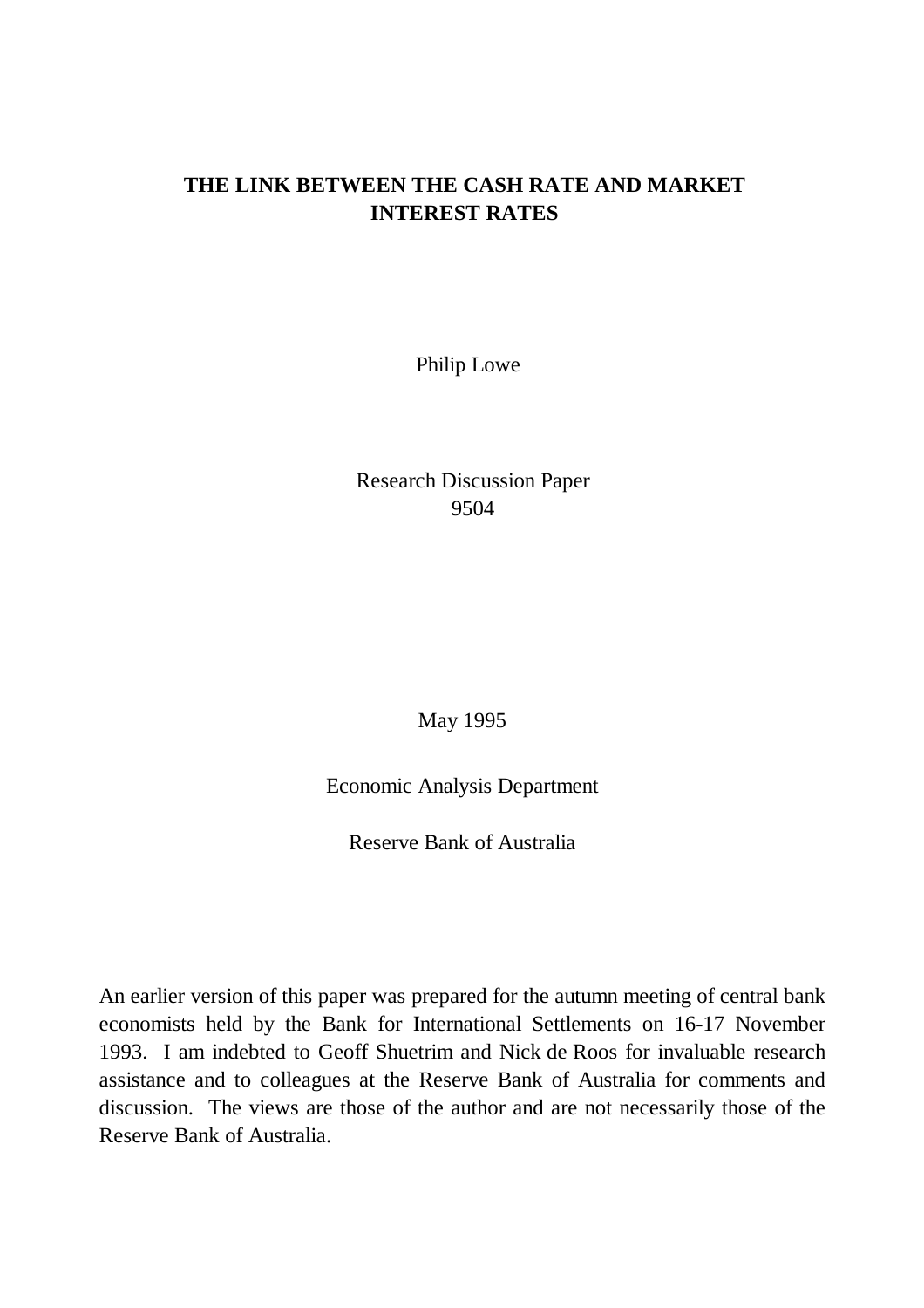### **ABSTRACT**

This paper explores the relationship between the cash rate and interest rates set by financial intermediaries and interest rates set in auction markets. It presents estimates of the average degree of pass-through of cash rate changes to these other interest rates. It also presents a model of the spread between banks' lending rates and the cash rate, and then uses the model to analyse developments in bank lending spreads over recent years.

The paper argues that while banks' average lending spreads did not widen in the early 1990s, the margin between lending rates and the cash rate did increase. It examines the reasons for this change, paying particular attention to the roles played by changes in the structure of banks' liabilities, changes in default probabilities and changes in the degree of competition. The large lending spreads at the margin have led to intensification of competition, particularly in the market for housing loans. While these competitive pressures took some time to emerge, they are now playing a role in the narrowing of margins.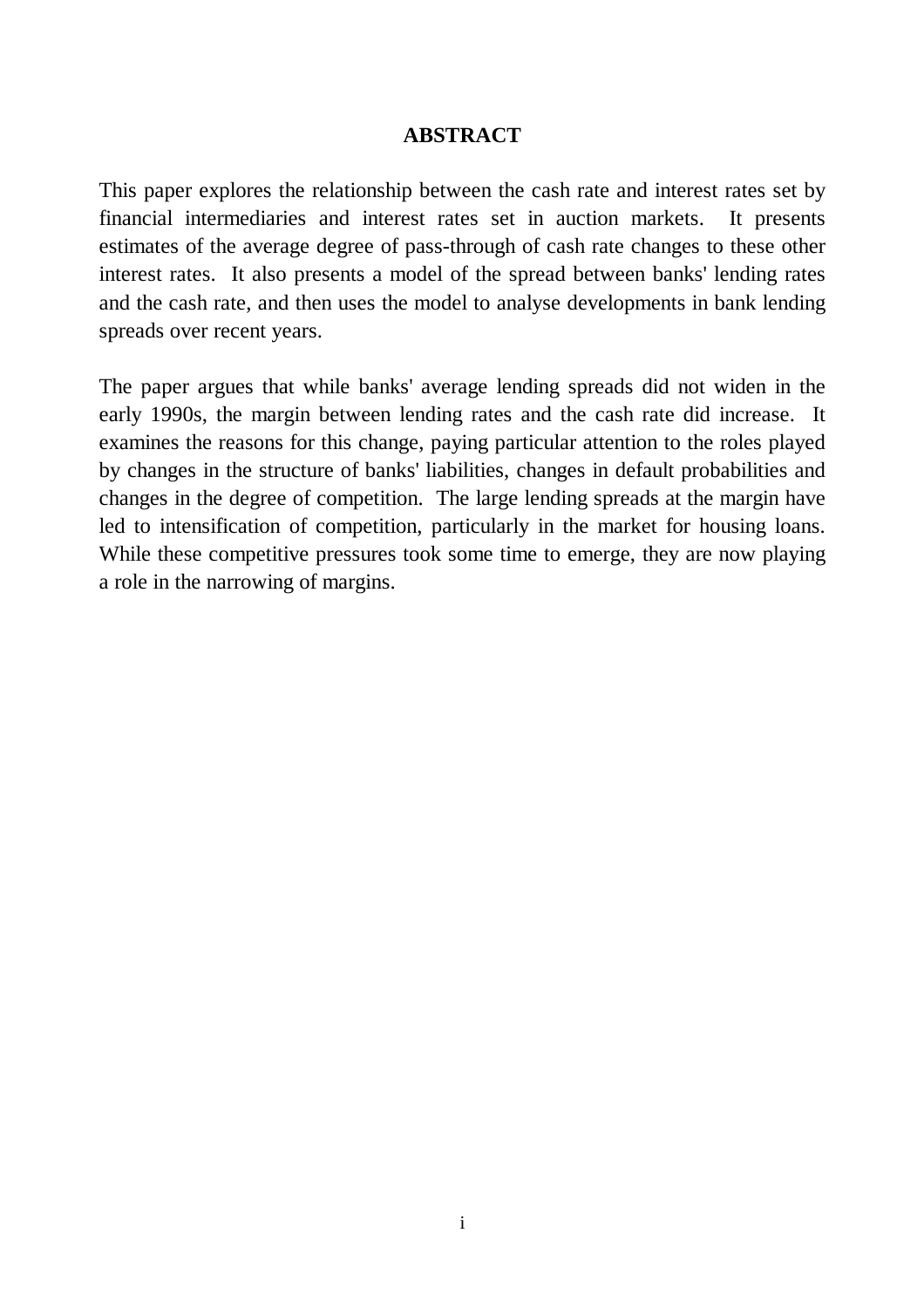# **TABLE OF CONTENTS**

| 1. | Introduction                     |                                              |    |  |  |  |  |
|----|----------------------------------|----------------------------------------------|----|--|--|--|--|
| 2. | The Operation of Monetary Policy | 3                                            |    |  |  |  |  |
| 3. |                                  | The Pass-Through of Changes in the Cash Rate |    |  |  |  |  |
|    | 3.1                              | <b>Short-Term Money-Market Rates</b>         | 9  |  |  |  |  |
|    | 3.2                              | <b>Rates on Long-Term Securities</b>         | 10 |  |  |  |  |
|    | 3.3                              | <b>Deposit Rates</b>                         | 12 |  |  |  |  |
|    | 3.4                              | <b>Lending Rates</b>                         | 13 |  |  |  |  |
| 4. |                                  | What Determines the Degree of Pass-Through?  | 16 |  |  |  |  |
| 5. | Conclusion                       |                                              |    |  |  |  |  |
|    |                                  | Appendix 1: Unit Root Tests                  | 31 |  |  |  |  |
|    | Appendix 2: Data                 |                                              | 32 |  |  |  |  |
|    | References                       |                                              | 34 |  |  |  |  |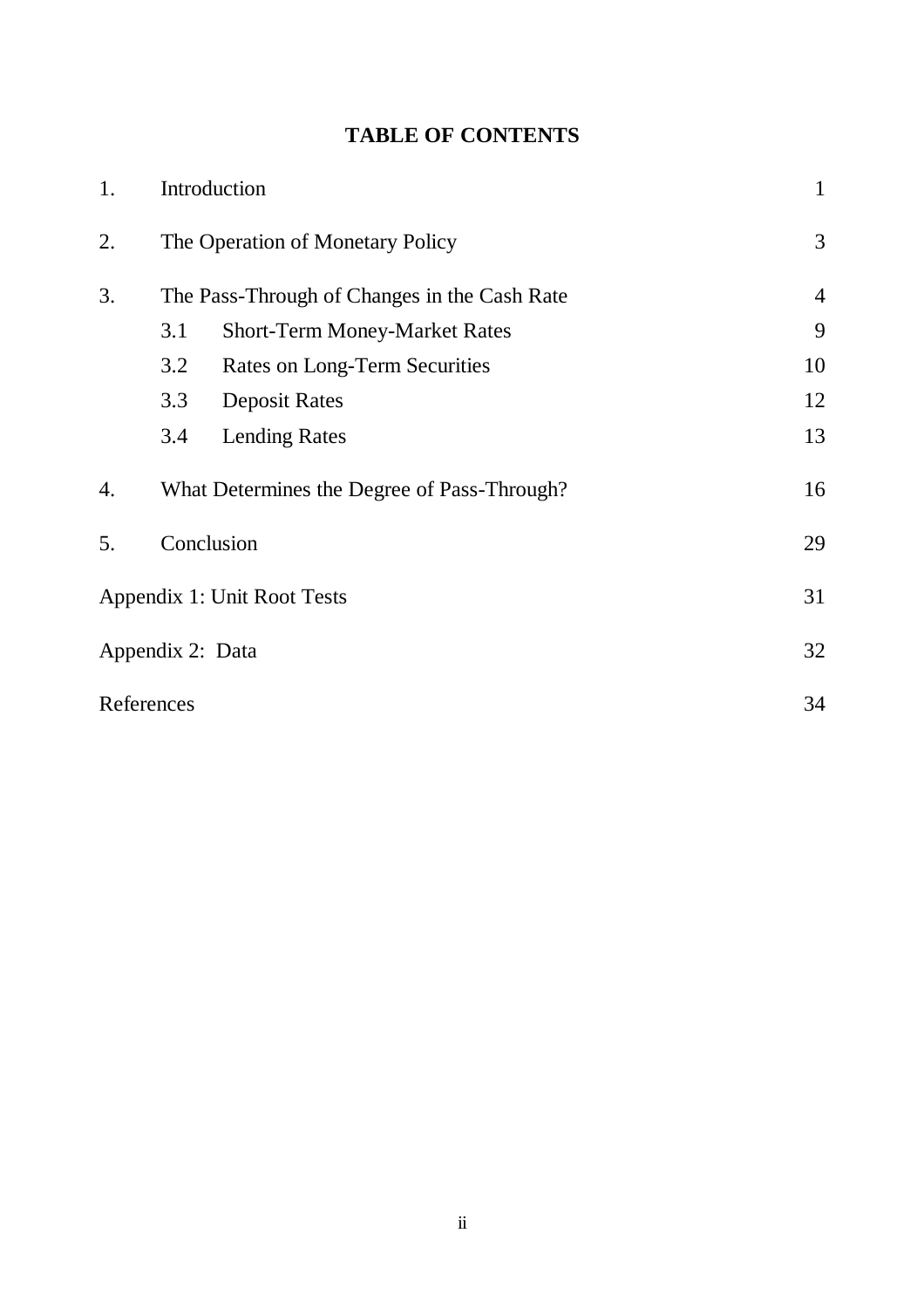## **THE LINK BETWEEN THE CASH RATE AND MARKET INTEREST RATES**

## **Philip Lowe**

## **1. INTRODUCTION**

 $\overline{a}$ 

As an *operating* objective, Australian monetary policy is directed at affecting the interest rate paid on overnight funds (the "cash rate"). The eventual impact that changes in this interest rate have on the business cycle and inflation depends upon how the changes are transmitted to other interest rates in the economy, and then how those interest rates affect economic activity. This paper explores the first link in this chain - that is, the relationship between the cash rate and money-market interest rates, bond rates and the interest rates paid and charged by financial intermediaries.1 Given the importance of changes in lending rates in the monetary transmission mechanism, the paper pays particular attention to the link between the cash rate and banks' indicator lending rates.

In textbook discussions of the monetary transmission mechanism, the focus is typically on the relationship between "the" interest rate and the real economy. In reality, there is a whole range of interest rates that affects economic activity. While the levels of the various interest rates tend to move together in the long run, considerable divergence between movements often occurs in the short run. This is seen most clearly in the shape of the yield curve, where sometimes, changes in interest rates at the short end of the yield curve lead to long-term interest rates moving in the opposite direction. Less dramatically, at the short end of the curve, the interest rates paid and charged by intermediaries on variable-rate deposits/loans seldom move immediately one for one with changes in the cash rate. The resulting change in intermediaries' interest rate margins has been the subject of considerable debate and comment over recent years.2

Many factors influence the reaction of market interest rates to changes in the cash rate. For rates determined in auction markets, expectations of future changes in the

<sup>&</sup>lt;sup>1</sup> See Grenville (1993) for a recent summary of the details of the second link in the transmission mechanism.

<sup>2</sup> See for example Blundell-Wignall (1994), Harper (1994) and Moore (1994).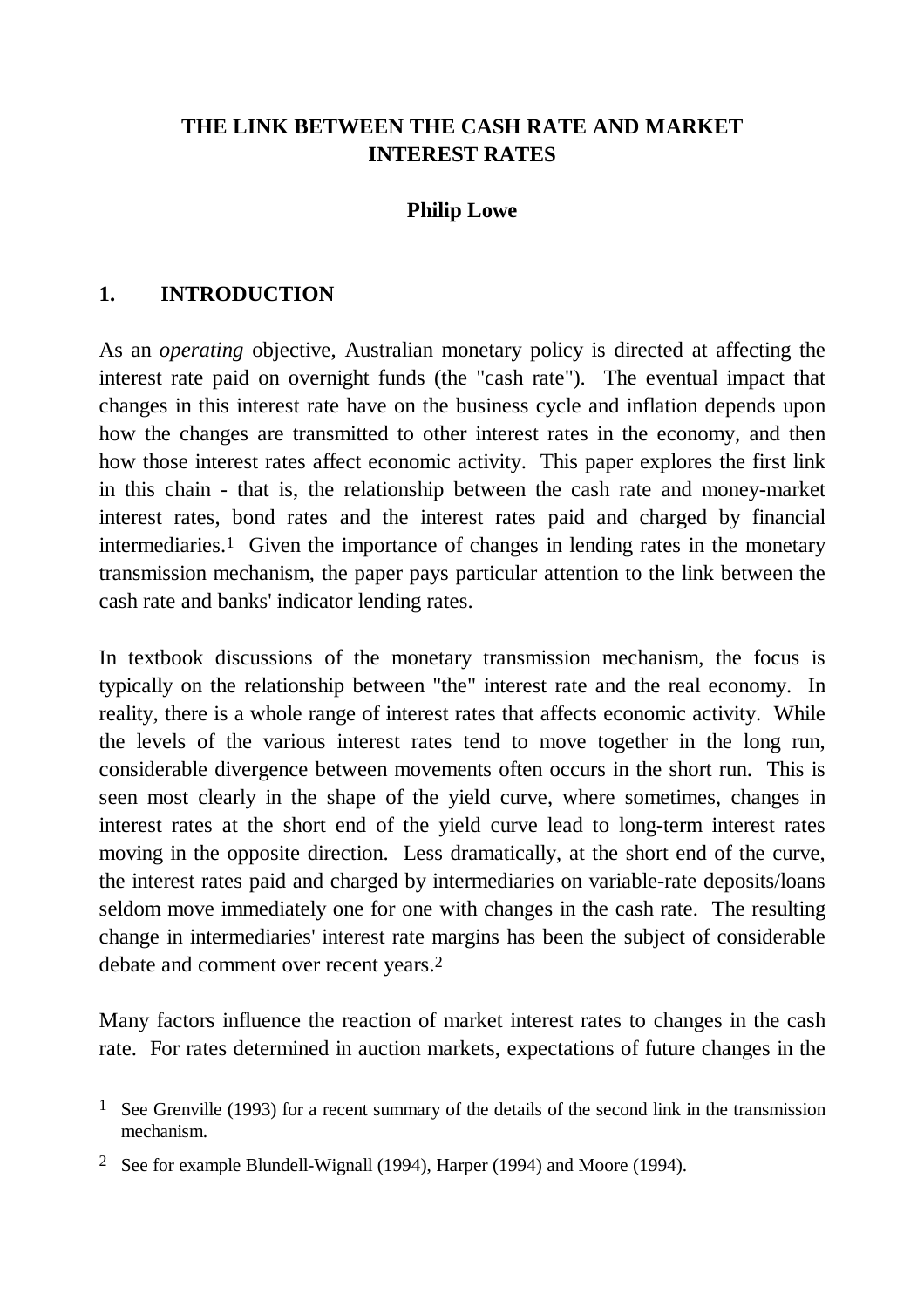cash rate and expectations of future inflation are particularly important. For lending and deposit rates set by intermediaries, the degree of competition is important, as are the perceived riskiness of lending, the structure of intermediaries' liabilities and the magnitude of operating costs and bank fees.

The spread between the *average* interest rate charged by banks and their *average* cost of funds has shown little change over the past decade. By international standards, this spread is relatively high, although this largely compensates for the fact that fee and non-interest income is relatively low.3 While the comparison of average deposit and lending rates is important for assessing bank profitability, examining changes in spreads between lending rates and the marginal cost of funds (approximated by the cash rate) can help in understanding the dynamics of bank competition.

The spreads between lending rates and the cash rate tend to fluctuate more than *average* spreads. In the late 1980s, the spread between the banks' typical indicator rate for business lending and the cash rate, averaged around 2 per cent. This spread widened to over 4 per cent in late 1991, only narrowing significantly in late 1994. Large movements have also occurred in the spread between the standard interest rate on variable-rate mortgages and the cash rate. These changes in marginal lending spreads have had little impact on the average spread, as the margin between the cash rate and deposit rates narrowed around the same time that the marginal lending spreads widened.

The relatively large marginal lending spreads in the early 1990s meant that lending for housing, in particular, was very profitable. Initially this was not reflected in widespread profitability of the banking sector, as many banks were suffering the consequences of the bad loans made in the late 1980s, and the adverse effects of a change in the structure of their deposits. As the bad debts problem receded, the profitability of lending became increasingly apparent. A number of new competitors entered the market and existing institutions shaved their margins, particularly for new customers.

The intensification in the degree of competition, especially from new entrants, has been particularly evident in the market for housing finance. This competition, while

 $\overline{a}$ 

<sup>&</sup>lt;sup>3</sup> For a more detailed discussion of average interest rate margins see Reserve Bank of Australia (1994).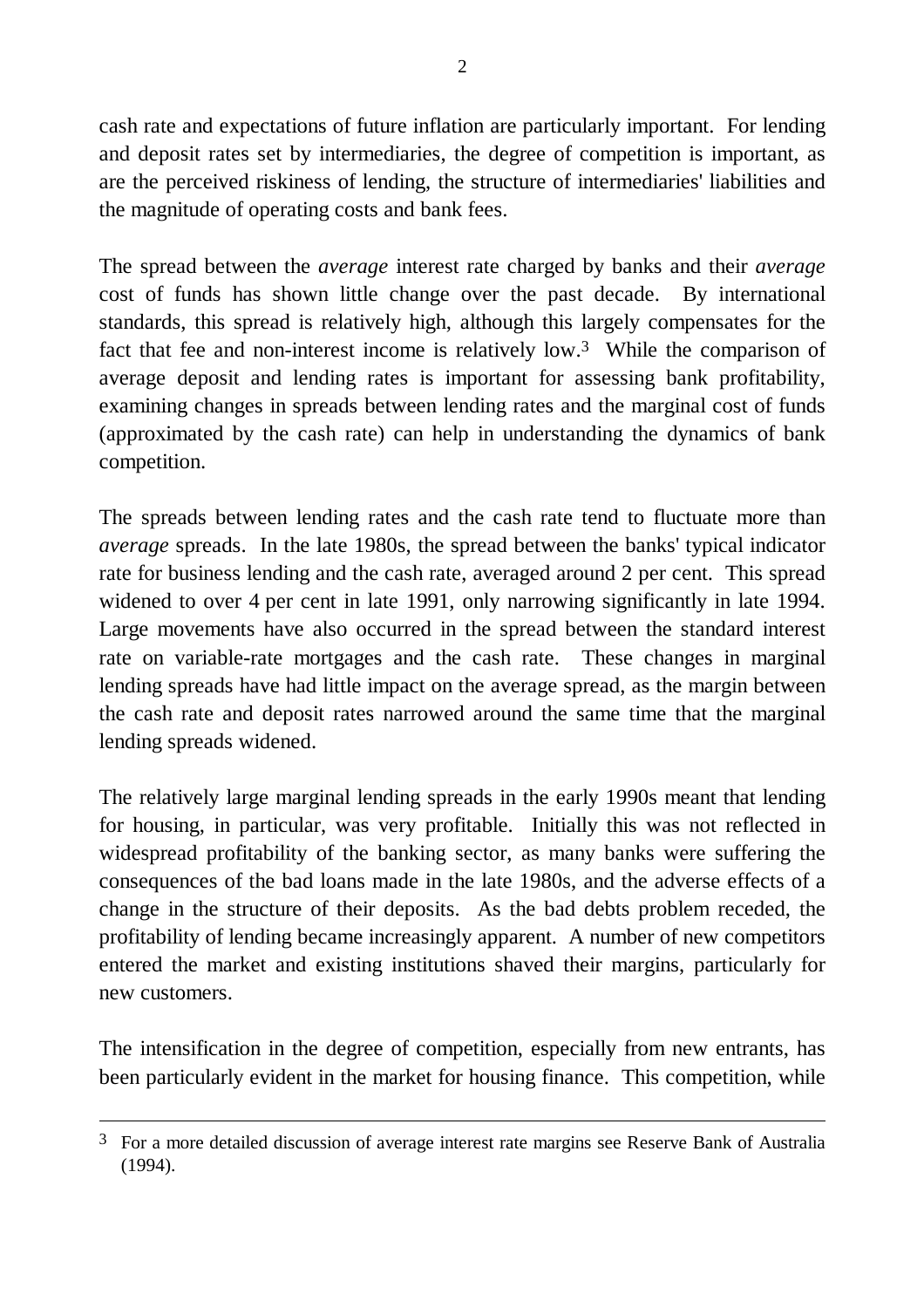taking time to develop, has played some role in the recent narrowing of margins. The entry of new providers of finance for small business has been much slower, despite the existence of relatively large margins. To a considerable extent this reflects the difficulty in developing the capability to undertake the necessary information assessment needed for successful lending to small business. In contrast, lending for housing requires the collection and evaluation of relatively few pieces of information, and the resulting lower information costs have allowed finance providers to enter the housing-finance market in response to profitable opportunities at the margin.

The remainder of this paper analyses the relationship between the cash rate and market interest rates. Section 2 briefly describes the role that the cash rate plays in the operating procedures for Australian monetary policy. Section 3 examines the extent to which, on average, changes in the cash rate are "passed through" to other interest rates in the economy. Section 4 presents a model of the relationship between the cash rate and bank lending rates and then analyses the factors that have led to recent changes in the spreads between key indicator lending rates and the cash rate. Finally, Section 5 presents a summary and conclusions.

## **2. THE OPERATION OF MONETARY POLICY**

 $\overline{a}$ 

Monetary policy operates via the Bank influencing the interest rate paid on overnight funds (the "cash rate").<sup>4</sup> Changes in this rate affect the entire structure of interest rates in the economy. The Bank's influence over the cash rate comes from its ability to control the availability of funds used to settle transactions between financial institutions. By undertaking open market operations, principally in government securities with less than one year to maturity, the Bank controls the availability of settlement funds and hence the interest rate paid on overnight deposits.5

Prior to January 1990, the Bank did not announce its desired level for the cash rate. Instead it signalled the desired level by operating in the market for settlement funds, which meant that there was considerable daily volatility in the cash rate. This

 $4$  See Rankin (1992) for a detailed description of the structure of the market for overnight funds.

<sup>5</sup> Securities are traded outright and through repurchase agreements. On occasions, the Bank also utilises the foreign currency swap market.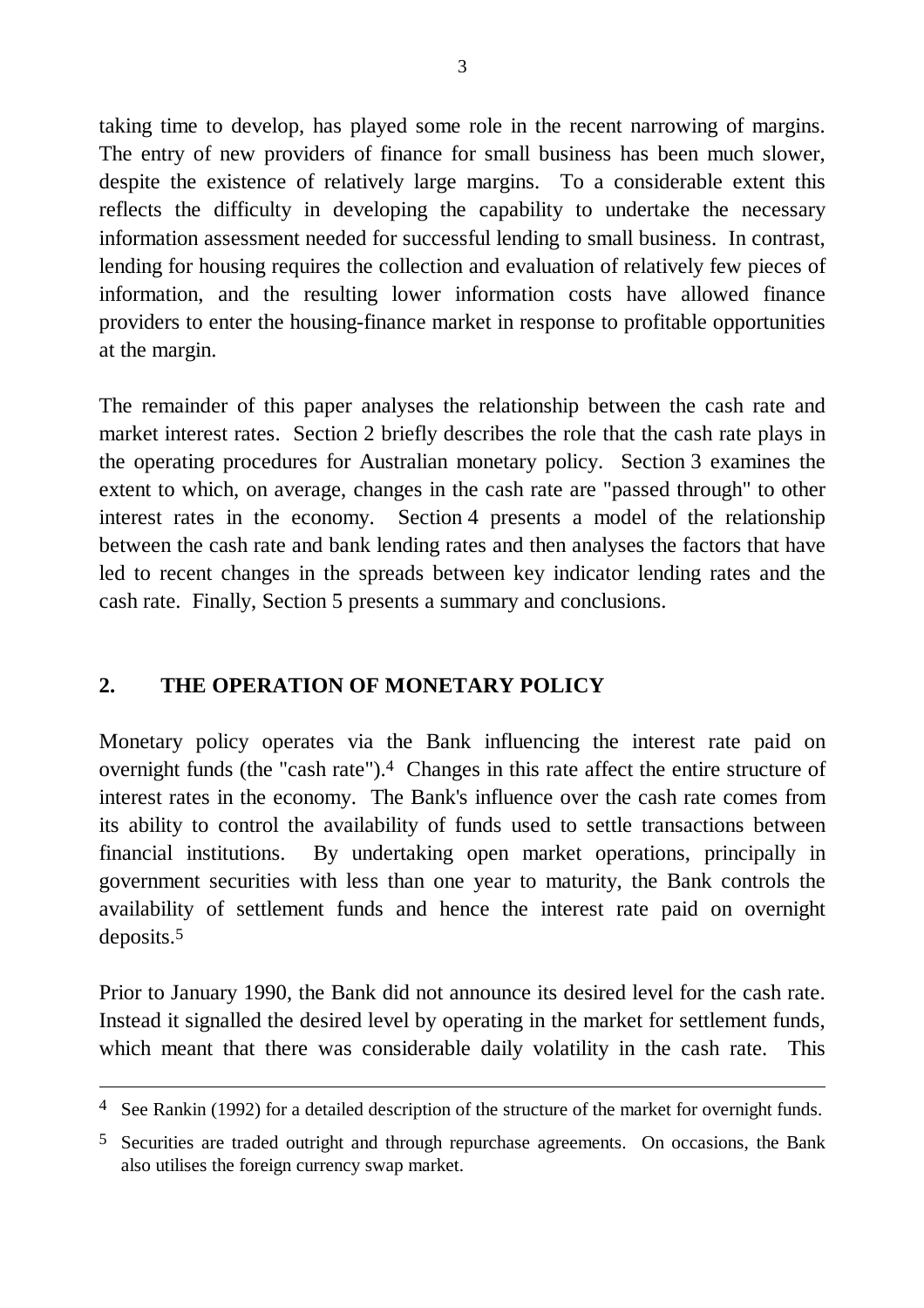operating system had the advantage of allowing policy to be changed in a relatively low-key manner, but it had the disadvantage of sometimes making it difficult for the market and others to distinguish between noise and a change in policy.

In January 1990, the Bank began announcing its desired level for the cash rate. When announcing a change in the desired level, the Bank explains to the market and the community at large the reasons for the change. The impact on the behaviour of the cash rate of announcing the Bank's desired level can be seen in Figure 1, which shows the cash rate on a daily basis since the beginning of 1988. Since January 1990, the rate has been considerably less volatile, with the actual rate prevailing in the market being very close to the Bank's desired rate.



**Figure 1: Cash Rate**

### **3. THE PASS-THROUGH OF CHANGES IN THE CASH RATE**

Changes in the cash rate affect the entire structure of interest rates in the economy. However, not all interest rates move one for one with the cash rate. Some interest rates do not move at all, while others, such as long-term bond rates, may actually move in the opposite direction. Some measure of the average degree of "pass-through" of cash rate changes to various other interest rates can be obtained by estimating the following equation:

$$
interest\ rate_t = \mathbf{a} + \mathbf{b} \cosh \mathbf{r} \t \t \t a \cdot e_t + e_t \tag{1}
$$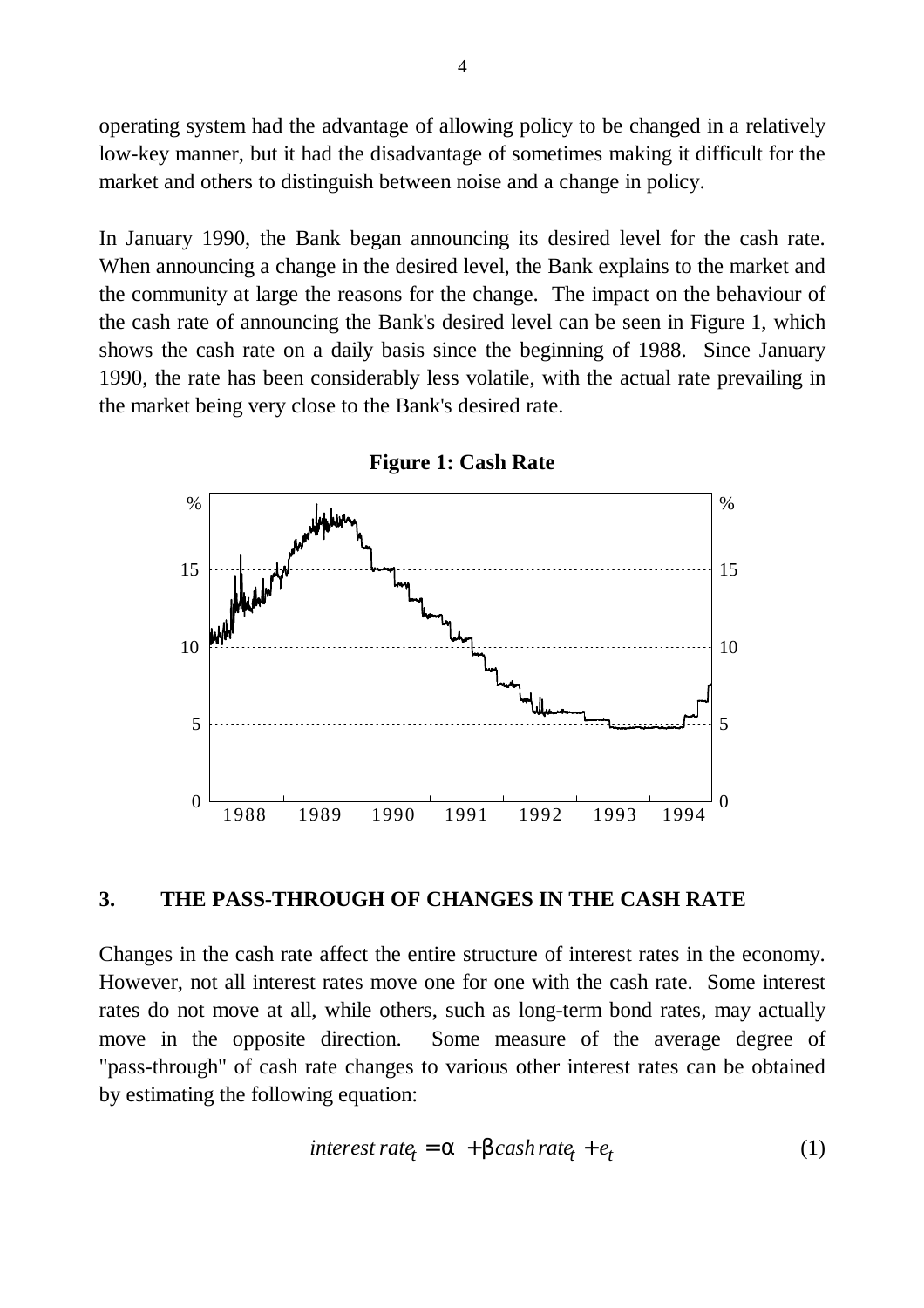If pass-through is instantaneous and complete,  $\beta$  should be insignificantly different from one. In practice, the pass-through of cash rate changes may not be instantaneous. In particular, rates widely advertised by the banks may take longer to adjust than rates determined in continuously operating auction markets. To allow for this possibility, we also estimate the following model:

$$
interest\ rate_{t} = \mathbf{a} + \sum_{i=0}^{3} \mathbf{g} \Delta cash\ rate_{t-i} + \sum_{i=0}^{3} \mathbf{j}_{i} \Delta interest\ rate_{t-i} + \mathbf{d} cash\ rate_{t} + \mathbf{e}_{t}(2)
$$

The long-run response of the relevant interest rate to a change in the cash rate is given by the parameter δ.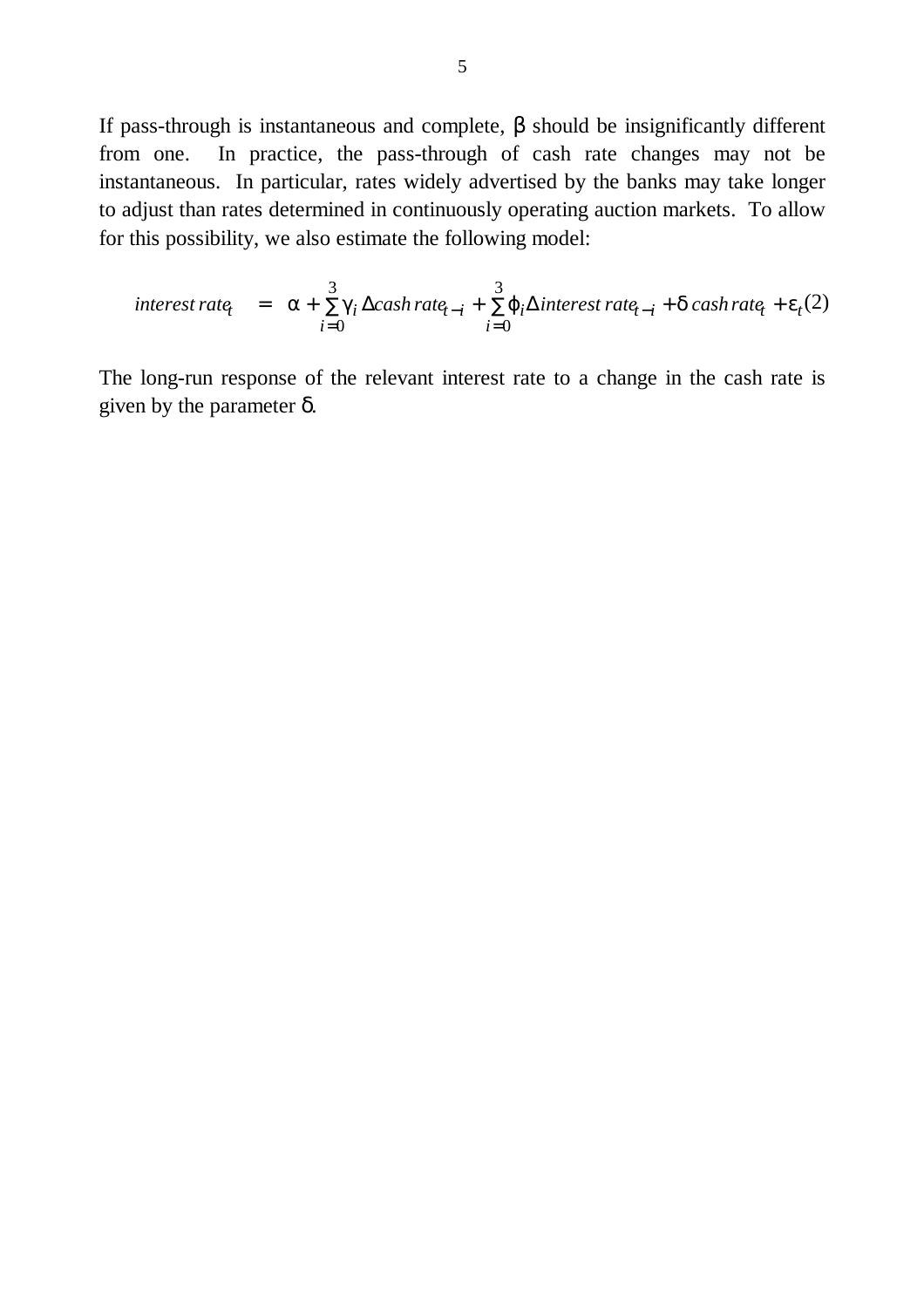|                           | Levels <sup>1</sup> |                |                  | Differences <sup>1</sup> |                |                  | <b>Long-Run</b>                           |
|---------------------------|---------------------|----------------|------------------|--------------------------|----------------|------------------|-------------------------------------------|
|                           | a                   | $\mathbf b$    | $\overline{R}^2$ | a                        | $\mathbf b$    | $\overline{R}^2$ | Pass-Through <sup>2</sup><br>$\mathbf{d}$ |
| <b>Money-market rates</b> |                     |                |                  |                          |                |                  |                                           |
| 3-6-month CD              | 0.32<br>(0.14)      | 0.97<br>(0.02) | 0.98             | $-0.03$<br>(0.03)        | 0.70<br>(0.07) | 0.54             | 0.97<br>(0.03)                            |
| 90-day bank bill          | 0.09<br>(0.15)      | 0.99<br>(0.01) | 0.99             | $-0.01$<br>(0.02)        | 0.88<br>(0.06) | 0.68             | 0.91<br>(0.09)                            |
| 180-day bank bill         | 0.39<br>(0.25)      | 0.96<br>(0.02) | 0.98             | $-0.02$<br>(0.04)        | 0.67<br>(0.10) | 0.40             | 0.87<br>(0.16)                            |
| 13-week treasury note     | 0.24<br>(0.18)      | 0.94<br>(0.02) | 0.98             | $-0.03$<br>(0.05)        | 0.68<br>(0.11) | 0.32             | 0.94<br>(0.02)                            |
| Long-term bonds           |                     |                |                  |                          |                |                  |                                           |
| 2-year treasury bonds     | 2.89<br>(0.44)      | 0.70<br>(0.03) | 0.93             | $-0.02$<br>(0.05)        | 0.27<br>(0.08) | 0.07             | 0.70<br>(0.08)                            |
| 5-year treasury bonds     | 4.88<br>(0.46)      | 0.56<br>(0.04) | 0.90             | $-0.02$<br>(0.05)        | 0.18<br>(0.09) | 0.03             | 0.55<br>(0.09)                            |
| 10-year treasury bonds    | 6.09<br>(0.49)      | 0.46<br>(0.04) | 0.85             | $-0.02$<br>(0.04)        | 0.11<br>(0.09) | 0.01             | 0.46<br>(0.07)                            |
| <b>Deposit rates</b>      |                     |                |                  |                          |                |                  |                                           |
| Cash management trust     | $-0.72$<br>(0.20)   | 0.96<br>(0.02) | 0.98             | $-0.06$<br>(0.05)        | 0.31<br>(0.09) | 0.20             | 1.06<br>(0.09)                            |
| Low-balance accounts      | $-0.82$<br>(0.20)   | 0.55<br>(0.02) | 0.98             | $-0.05$<br>(0.03)        | 0.27<br>(0.08) | 0.19             | 0.56<br>(0.03)                            |
| High-balance accounts     | $-0.25$<br>(0.25)   | 0.77<br>(0.02) | 0.95             | $-0.06$<br>(0.03)        | 0.22<br>(0.09) | 0.18             | 0.85<br>(0.12)                            |
| 1-month fixed deposit     | 1.08<br>(0.26)      | 0.75<br>(0.03) | 0.94             | $-0.05$<br>(0.05)        | 0.22<br>(0.10) | 0.05             | 0.78<br>(0.02)                            |
| 1-year fixed deposit      | 1.54<br>(0.30)      | 0.78<br>(0.03) | 0.96             | $-0.02$<br>(0.04)        | 0.34<br>(0.10) | 0.25             | 0.75<br>(0.10)                            |
| <b>Lending rates</b>      |                     |                |                  |                          |                |                  |                                           |
| Business indicator rate   | 5.07<br>(0.12)      | 0.83<br>(0.01) | 0.99             | $-0.03$<br>(0.03)        | 0.58<br>(0.07) | 0.62             | 0.89<br>(0.08)                            |
| Housing rate              | 6.89<br>(0.38)      | 0.56<br>(0.04) | 0.88             | $-0.02$<br>(0.04)        | 0.11<br>(0.05) | 0.02             | 0.65<br>(0.03)                            |
| Personal instalment rate  | 13.10<br>(0.47)     | 0.52<br>(0.04) | 0.88             | $-0.03$<br>(0.04)        | 0.09<br>(0.04) | 0.02             | 0.68<br>(0.06)                            |
| Credit card rate          | 17.33<br>(1.40)     | 0.36<br>(0.10) | 0.35             | $-0.06$<br>(0.05)        | 0.01<br>(0.05) | $-0.01$          | 1.85<br>(1.09)                            |

**Table 1: Interest Rate Pass-Through**

1. Estimation results for equation (1).

2. From equation (2).

3. Standard errors are presented in parentheses below the coefficient estimates. They are calculated using the Newey-West procedure with four lags.

4. The sample period runs from January 1986 to October 1994. For the interest rate on low-balance accounts the sample period commences in December 1988.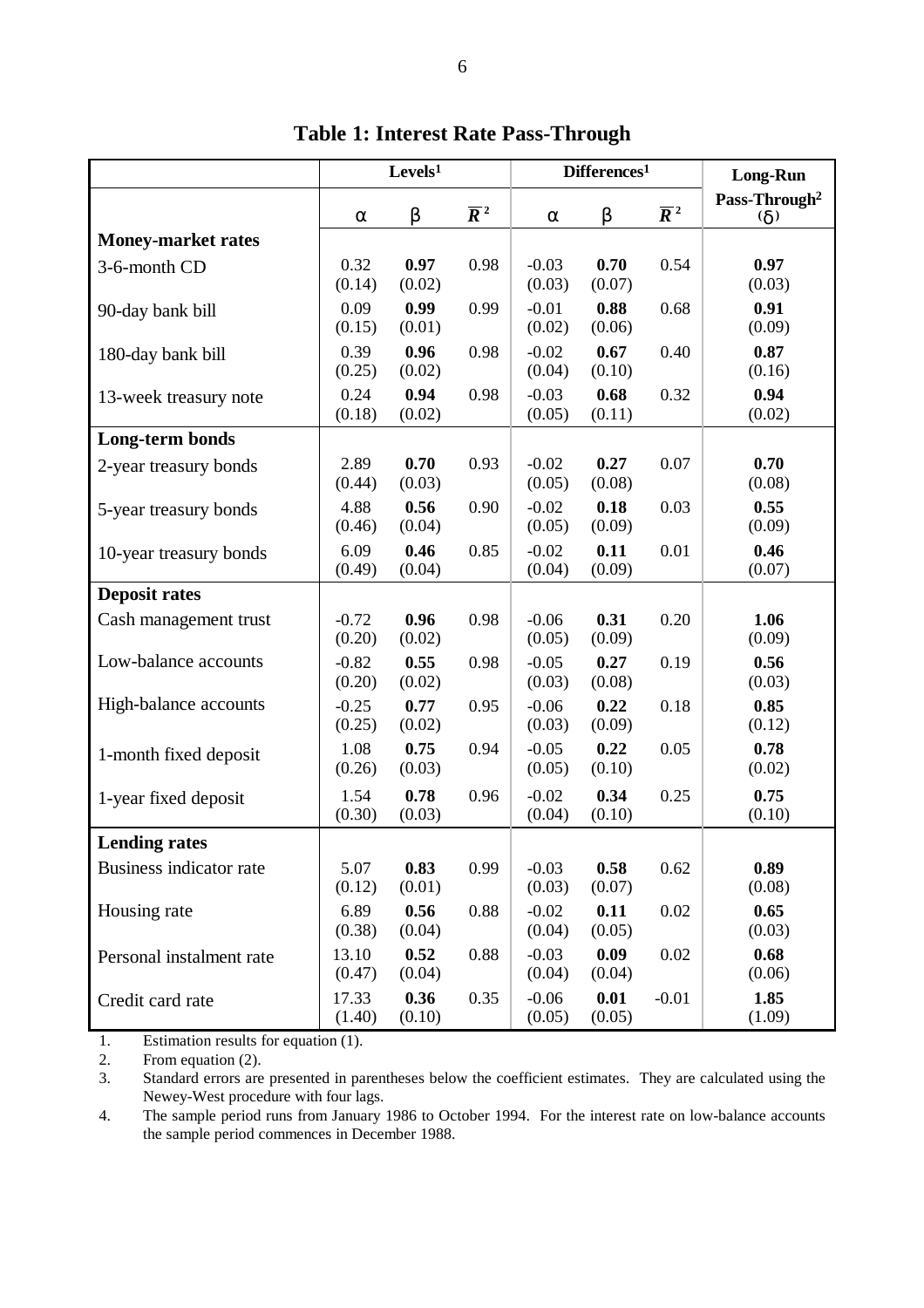Equation (1) is estimated by ordinary least squares and equation (2) by instrumental variables using monthly data over the period from January 1986 to October 1994.6 The sample period is constrained by the fact that prior to April 1985 most lending rates were the subject of regulation.7 We chose January 1986 as the starting point to allow for a period of adjustment to the deregulated environment. Equation (1) is estimated in both levels and differences. The results are reported in Table 1. For the autoregressive distributed lag model we simply report the estimate of the long-run response.<sup>8</sup>

In discussing the extent of "pass-through" it is useful to distinguish among four classes of interest rates:

- short-term money-market rates;
- rates on long-term securities;
- deposit rates;
- lending rates.

 $\overline{a}$ 

We discuss each of these in turn. Figure 2 shows the various interest rates.

 $6\;$  In estimating (2), the lagged interest rate is used as the instrument for the current change in the interest rate.

 $7$  While the regulation of most lending rates was lifted in April 1985, the ceiling on new owneroccupied housing loans was not removed until April 1986. The interest rate on overdrafts greater than \$50,000 was lifted in February 1972. In February 1976, the threshold level was increased to \$100,000. Interest rate ceilings on all trading and savings bank deposits were removed in December 1980.

<sup>&</sup>lt;sup>8</sup> We take an agnostic view with respect to the order of integration of the various interest rates. Appendix 1 reports the results of unit root tests using the Augmented Dickey-Fuller test. For all interest rates it is not possible to reject the unit root null hypothesis. The Appendix also reports the results of co-integration tests (using the Unrestricted Error-Correction Model) between the cash rate and various interest rates. For some interest rates it is possible to reject the null hypothesis that the rate is co-integrated with the cash rate while for others it is not possible to do so. Given the relatively low power of the tests, especially when the sample period is relatively short, the results should be interpreted with caution. If interest rates are indeed non-stationary, it would be surprising if some rates were co-integrated with the cash rate, while others were not. It would also be surprising if the true long-run response was substantially different from one.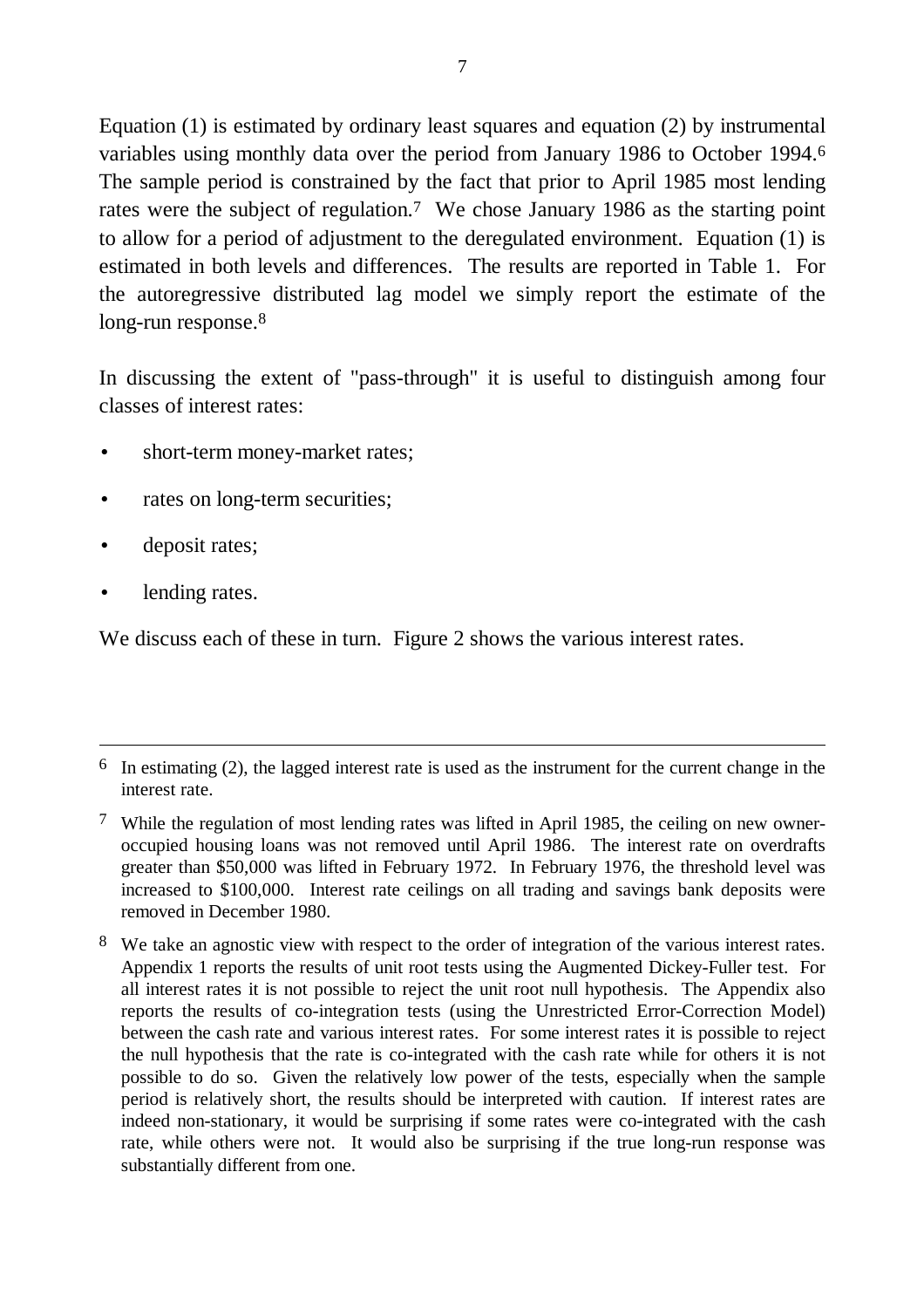

**Figure 2: Interest Rates**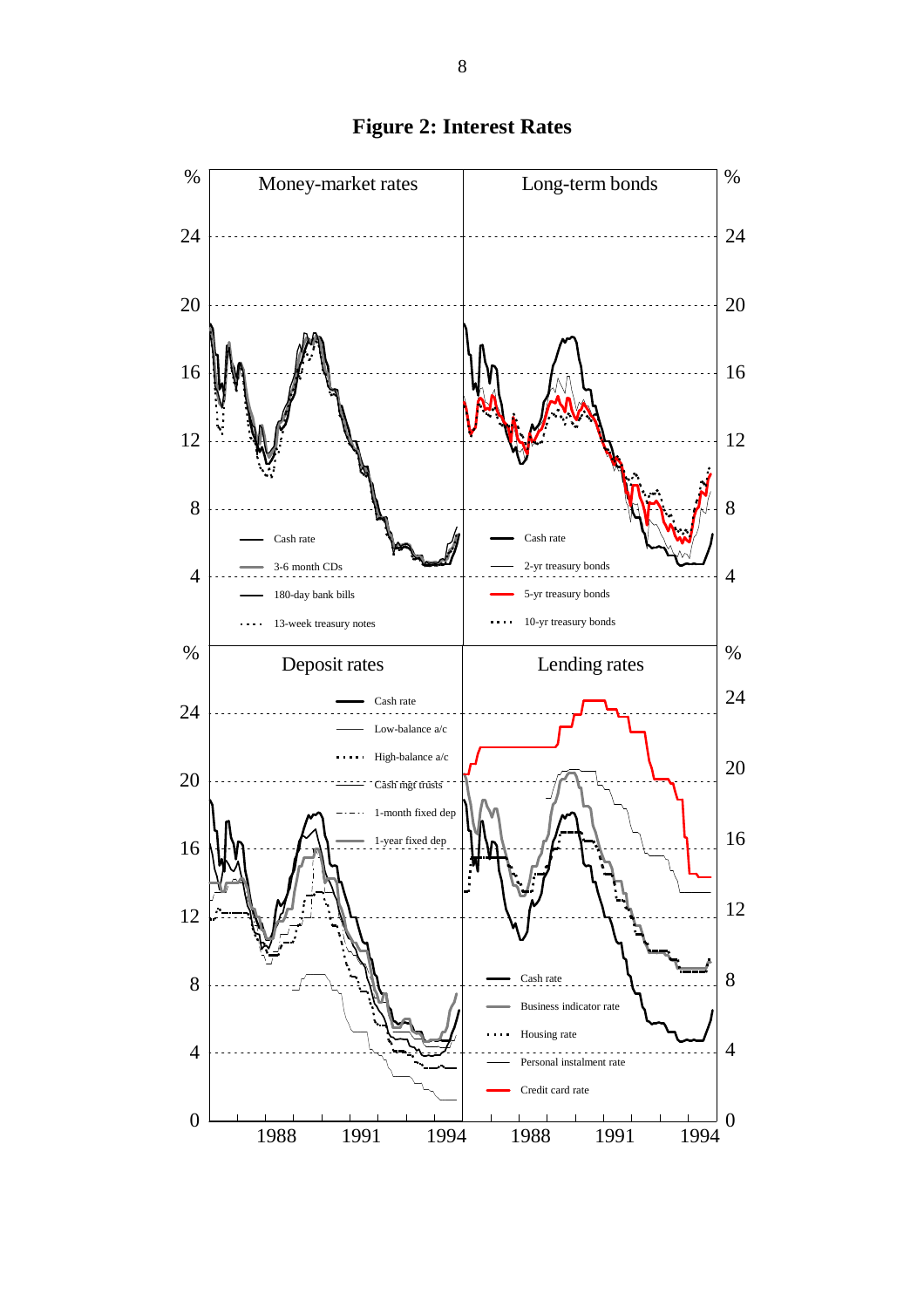#### **3.1 Short-Term Money-Market Rates**

In general, the pass-through of the cash rate to short-term money-market interest rates is rapid and complete. Using the level of the interest rates, we typically find that the coefficient on the contemporaneous cash rate is quite close to one in both an economic and statistical sense and that the intercept is not significantly different from zero. In contrast, in the regressions using changes, the coefficients on the change in the cash rate are all significantly less than one, ranging between 0.67 and 0.88. In part, the lower coefficients in the "change" regressions reflect the fact that short rates often move prior to changes in the cash rate. When movements in the cash rate are expected, the short-term money-market rates reflect these expectations. This can be seen in Figure 3 which shows the level of the cash rate and the spread between the 90-day bank bill and the cash rate. At least since 1987, during periods when the cash rate was falling, bill rates tended to lie below the cash rate, while during periods when the cash rate was rising, bill rates tended to be higher than the cash rate.



**Figure 3: Cash Rate and 90 Day Bank Bill - Cash Rate Spread**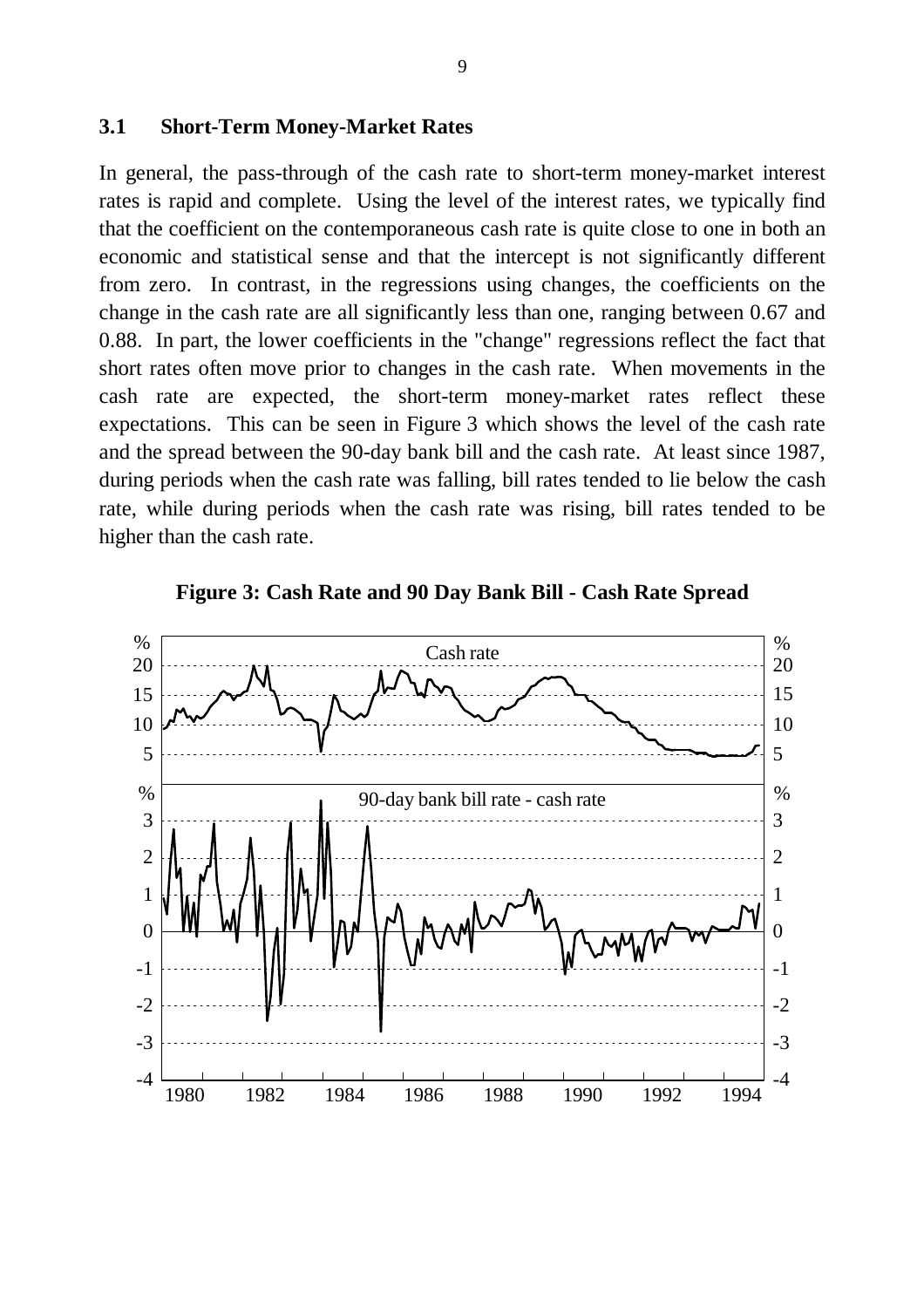### **3.2 Rates on Long-Term Securities**

The relationship between the cash rate and the longer end of the yield curve is more complex. Changes in the cash rate affect the *expected* future level of short rates, and thus the current level of long rates, in two ways. The first channel is often referred to as the liquidity effect - lower short rates today imply lower short rates for some period into the future. As a result, the lower short rates today put downward pressure on long-term bond rates. The second channel works primarily through changing expectations of future inflation. If a lowering of the cash rate generates expectations of higher future inflation, short-term rates will be expected to increase at some point in the future. This will put upward pressure on nominal long-term bond rates that may offset the impact of lower short rates in the near term.

The second block of Table 1 reports the interest rate pass-through regressions for two, five and ten-year government bonds. The long-run pass-through coefficient and the coefficient on the cash rate in the "levels" regressions are positive for all three rates, but the size of the coefficients declines the longer is the maturity of the security. On average, over the sample period, higher cash rates have tended to be associated with higher rates on government bonds. Given that the liquidity effect is relatively more important the shorter is the maturity, it is not surprising that the rates on shorter maturities are more responsive to changes in the cash rate than is the 10-year rate.

The results using the changes in interest rates are less clear cut, particularly for the ten-year bond. The two-year bond is the only one to have a significant positive coefficient on changes in the current cash rate. The contrasting results from the levels and difference equations suggest that while long-term bonds eventually move in the same direction as the cash rate, the timing of movements in the cash rate and bond rates often differs. Indeed, the relationship between bond rates and the cash rate changes through time. During some periods, bond rates tend to move in the same direction as the cash rate, while during others, they move in the opposite direction.

Examining the fifteen reductions in interest rates that took place between January 1990 and July 1993, we see that on every occasion, except one, the ten-year bond rate on the day following the easing was lower than on the day prior to the easing. However, we also see that on a number of occasions, the ten-year bond rate was higher on the day following the easing, than it was on the day following the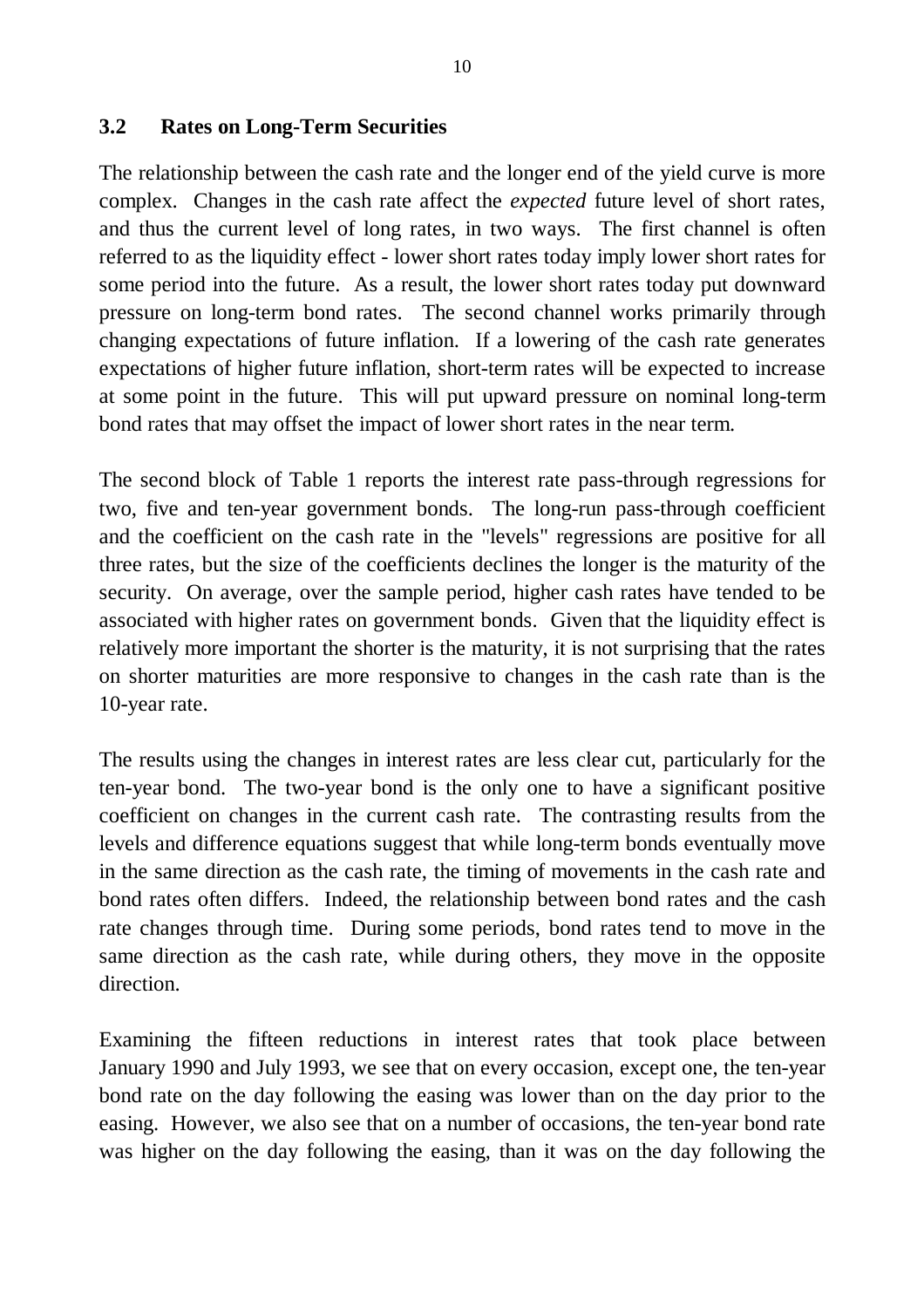previous easing (see Figure 4). In particular, the reductions in the first three quarters of 1990 saw some net increase in long-term bond rates. In contrast, from the last quarter of 1990, bond rates tended to move in the same downward direction as the cash rate. To a large extent, this change in behaviour can be attributed to a progressive reduction in inflation expectations. The easings in the first three quarters of 1990 were made prior to progress on inflation being widely apparent. However, from late 1990 onwards, it became clearer that the economy was weaker than had been expected and that there had been a structural break in inflation. Accordingly, reductions in the cash rate did not lead to expectations of higher future inflation, and bond rates fell.

More recently, long-term bond rates increased by about 3 percentage points over the first half of 1994, despite no change in the cash rate. This increase reflected higher expected future short rates, as expectations of future real rates and future inflation were revised upwards. When the cash rate was increased by 2.75 percentage points between August and December 1994, long bond rates rose by a further 1 percentage point. At the end of 1994, however, long bond rates were below their levels in early October 1994, even though cash rates had risen by 2 percentage points over that period. Clearly, while cash rates and bond rates tend to move together over the longer term, expectations about future inflation can lead to very weak short-run linkages between changes in the cash rate and bond yields.

An additional factor influencing the relationship between the short and long ends of the yield curve is the behaviour of world real long-term interest rates. Australia cannot isolate itself from the effects of a change in world real long interest rates, particularly due to changes in world inflation and savings-investment patterns. Higher world real long interest rates mean higher Australian real long rates. While such a change might be expected to eventually flow through to short rates (reversing the direction of "causation" discussed above), this process may be drawn out over a considerable period of time.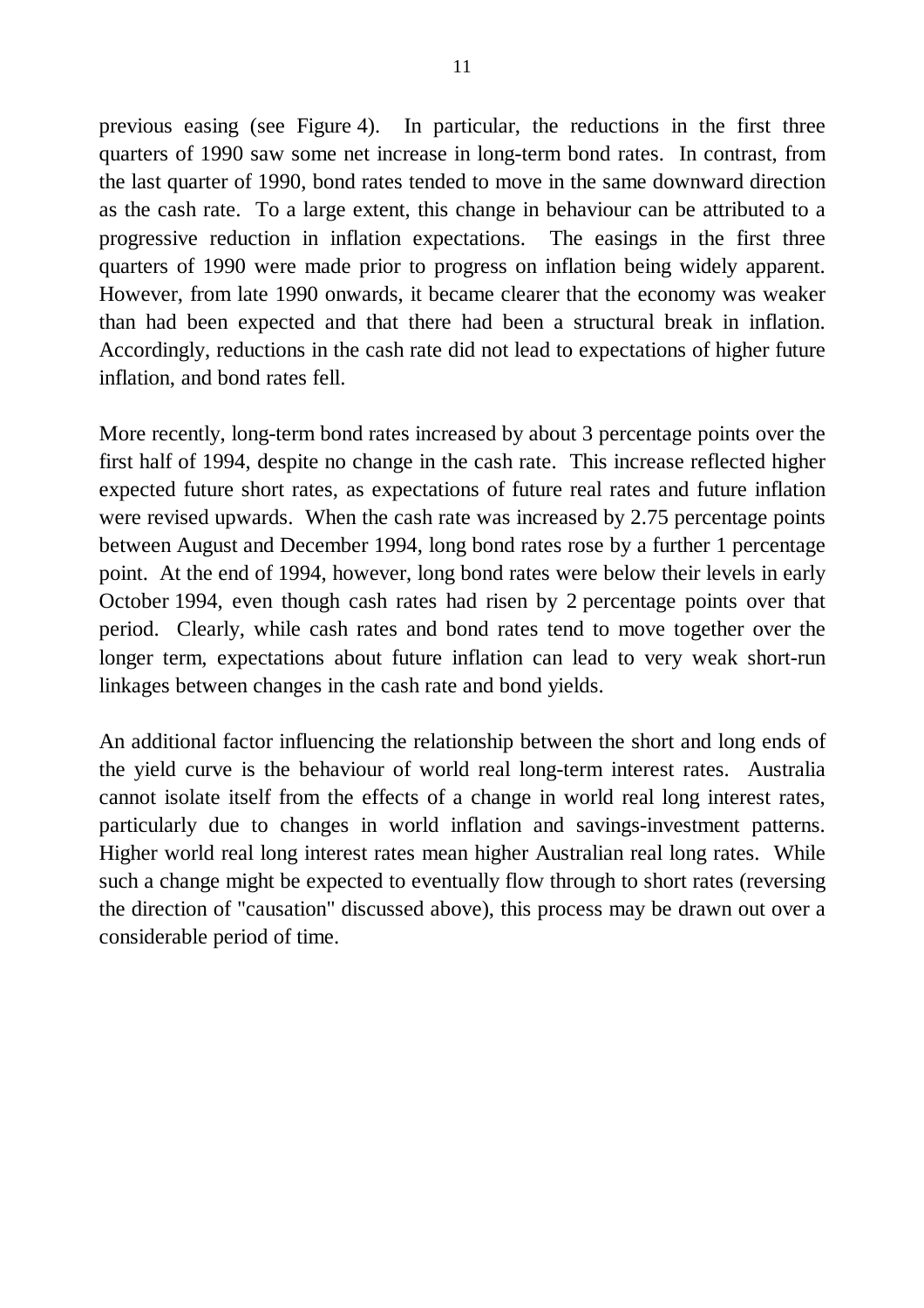

#### **Figure 4: Yield Curve (Day After Policy Change)**

#### **3.3 Deposit Rates**

We now turn to an examination of the relationship between the cash rate and deposit rates. We examine three different classes of deposits: cash management trusts, transaction - investment accounts and fixed deposits. The estimation results are presented in the third block of Table 1. The cash management trusts have the most responsive interest rates. This is hardly surprising as they invest almost entirely in short-term money-market instruments. The interest rates on these accounts behave similarly to the money-market rates, with the exception that, on average, the rates paid by cash management trusts tend to be slightly lower than the cash rate (the intercept is significantly less than zero). This reflects the management expenses of the trust.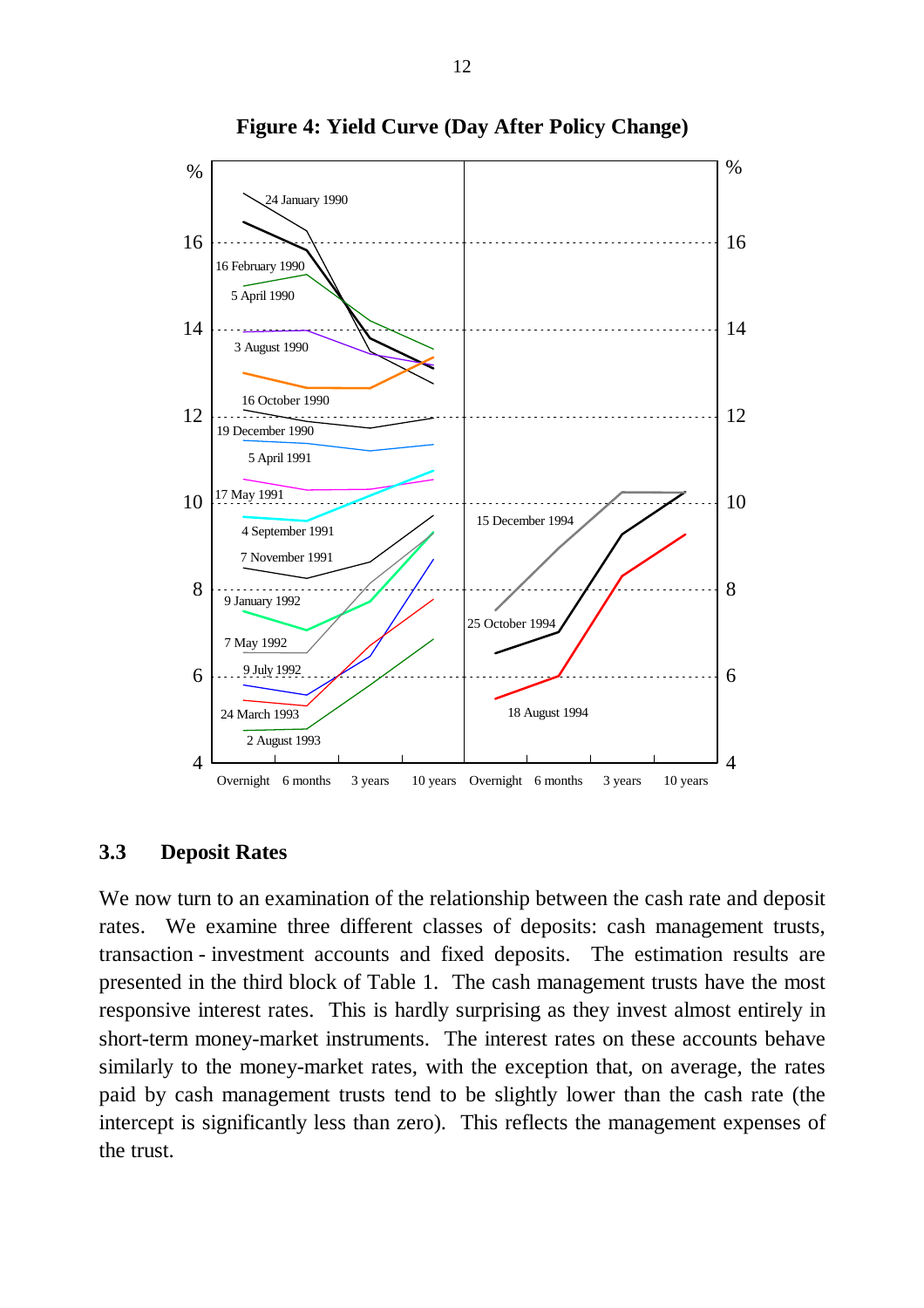The picture is somewhat different for the interest rates paid on the transaction investment accounts. These rates adjust much less to changes in the cash rate than do the money-market interest rates. The interest rates paid on the low-balance accounts are particularly sticky. Competition for these accounts is relatively limited. They tend to have high operating costs and the accounts are held by depositors with relatively low interest-rate sensitivity. Competition for accounts with larger balances is more aggressive, and hence deposit rates on these accounts tend to move more closely in line with the rates on alternative investments such as cash management trusts. Nevertheless, the adjustment in rates appears to be slower than that for money-market rates. The pass-through of cash rate changes to one-month and one-year fixed deposits is similar to that for the high-balance transaction accounts, although the long-run pass-through appears smaller. The estimates of  $\alpha$  also indicate that, on average, these fixed deposits pay a higher rate of interest than that paid on transaction accounts.

## **3.4 Lending Rates**

Finally, we turn to the lending rates. Changes in the cash rate are not always passed through completely and immediately into lending rates. This can be seen in the final section of Table 1. It shows quite different degrees of pass-through for the four loan rates examined. The stickiest interest rate is the rate on credit cards. Between January 1986 and October 1994, the credit card rate ranged between 14.4 per cent and 24.7 per cent whereas the cash rate varied in a range between 4.75 per cent and 18.9 per cent. The rates on personal instalment finance and housing loans also tend not to move one for one with the cash rate. This is the case in both the short run and the long run. Finally, while the business indicator rate is the least sticky loan rate, changes in the cash rate do not appear to be always completely passed through.

Figure 5 shows the spreads between the business indicator rate and the cash rate and between the owner-occupied housing rate and the cash rate. It also shows the level of the cash rate. Given the lower pass-through of changes in the cash rate to the housing rate, it is hardly surprising that the housing - cash rate spread has been more volatile than the business indicator - cash rate spread. When cash rates reached their 1982, 1985 and 1989 peaks, the housing rate actually lay below the cash rate. In the earlier episodes, the large negative spread was in part a direct result of the regulation of housing interest rates and in 1989, the fact that mortgage rates did not move up one for one with the cash rate, partly reflected changes in the arrangements for banks' Non-callable Deposits with the Reserve Bank.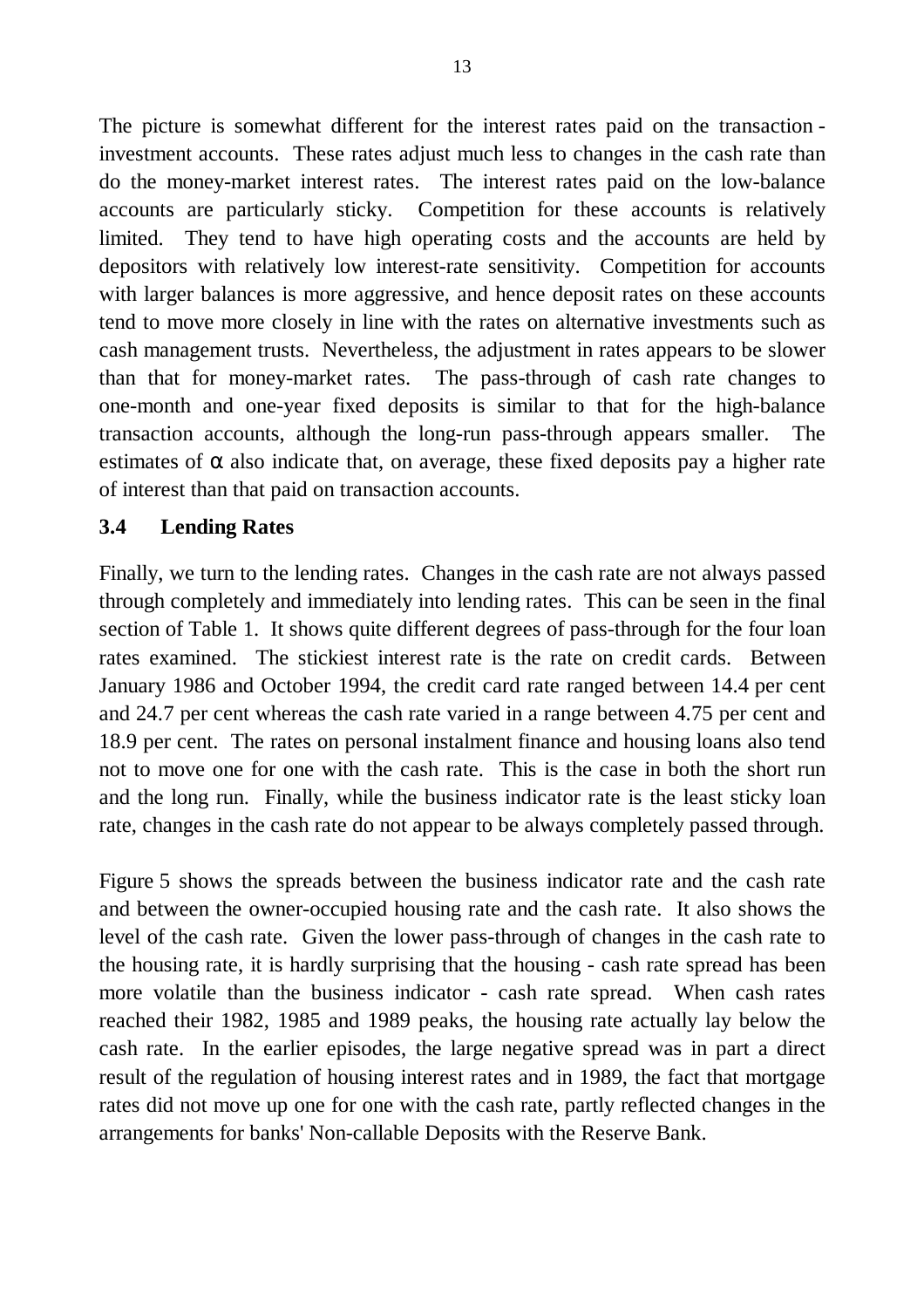More generally, while the same factors making for incomplete pass-through into the business indicator rate (see below) are probably at work for the housing rate, two factors may also have played a role. The first possibility is that banks smooth lending rates over the cycle to reduce the variability in borrowers' repayment burdens. The second possibility is that the costs incurred by a borrower when switching banks gives each bank some market power over their existing customers and this is reflected in interest rates that move by less than the change in the banks' cost of funds.9 These switching costs include both loan establishment fees and taxes (stamp duties). Notwithstanding these explanations, business rates and mortgage rates have moved similarly over recent years.



**Figure 5: Cash Rate and Lending Rate - Cash Rate Spreads**

The results in Table 1 suggest that, *on average*, while changes in the business indicator rate have matched changes in the cash rate reasonably closely, the pass-through has not always been complete. Figure 5 indicates that this incomplete pass-through is most apparent in 1982-83 and 1990-91. 1994 also saw the business

 $\overline{a}$ 

<sup>&</sup>lt;sup>9</sup> Lowe and Rohling (1992) discuss these explanations in more detail. They also canvass other possibilities for the stickiness of loan rates.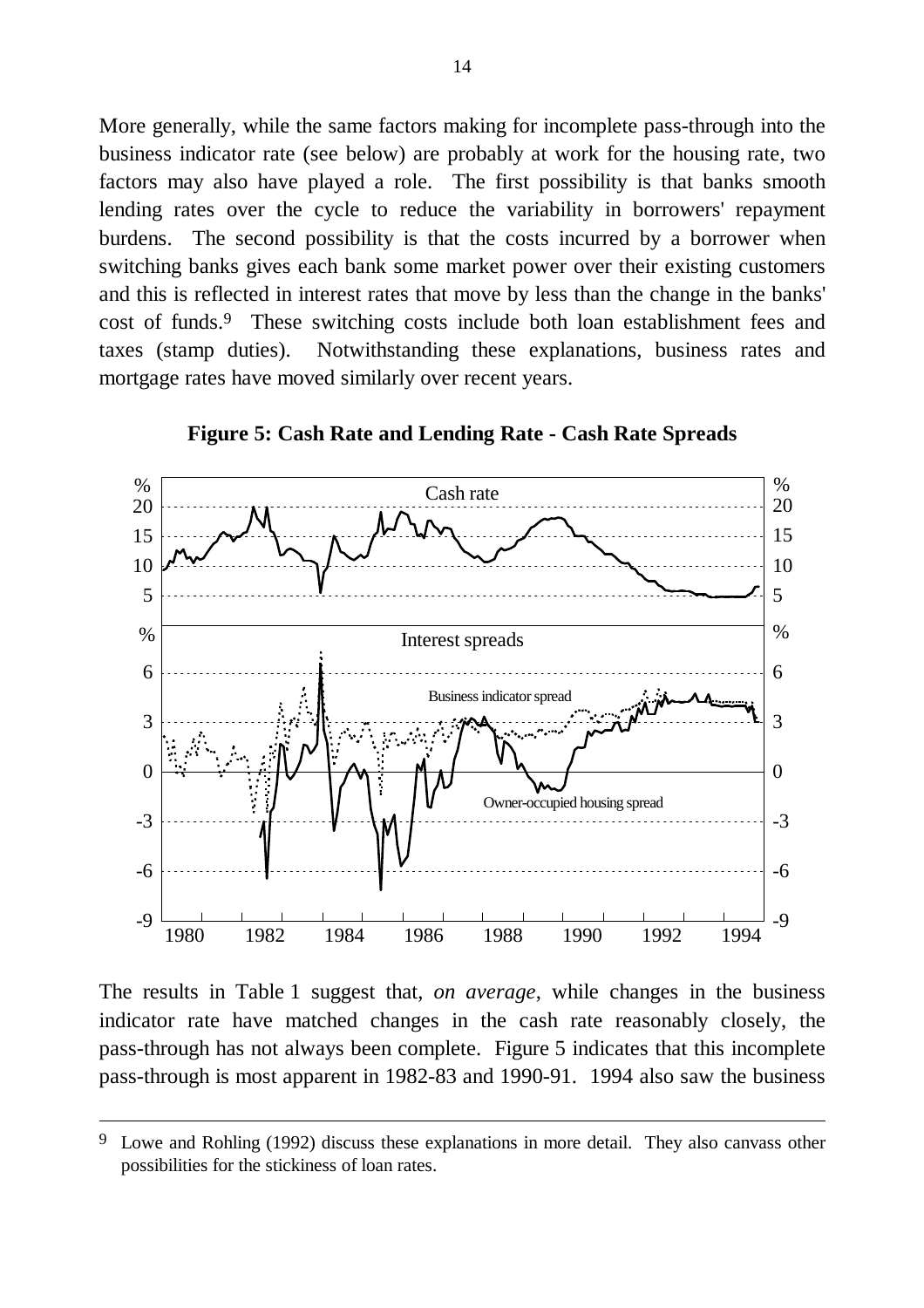indicator rate move by less than the cash rate, unwinding much of the increase in the spread in 1990-91. Outside these periods, changes in the indicator rate appear to have matched changes in the cash rate quite closely. Overall, relative to the size of the changes in the cash rate, changes in the margin have been relatively small.

In contrast to the volatility in the spread between lending rates and the marginal cost of funds, the spread between the average interest rate received by banks on their loans and the average interest rate paid on their deposits has remained relatively constant.10 As Figure 6 shows, this spread has been about 4.5 per cent over recent years. This is similar to the average spread throughout much of the 1980s.



**Figure 6: Average Interest Rates Paid and Received by the Major Banks**

Combining Figures 5 and 6, it appears that changes in the average cost of deposits have been translated into similar changes in the average lending rate, but changes in the cash rate have not always been fully translated into changes in the business indicator rate. We now explore possible reasons why the degree of pass-through of cash rate changes might vary through time.

 $\overline{a}$ 

<sup>&</sup>lt;sup>10</sup> To obtain this figure, interest foregone on non-accrual and restructured loans has been added to the actual interest received.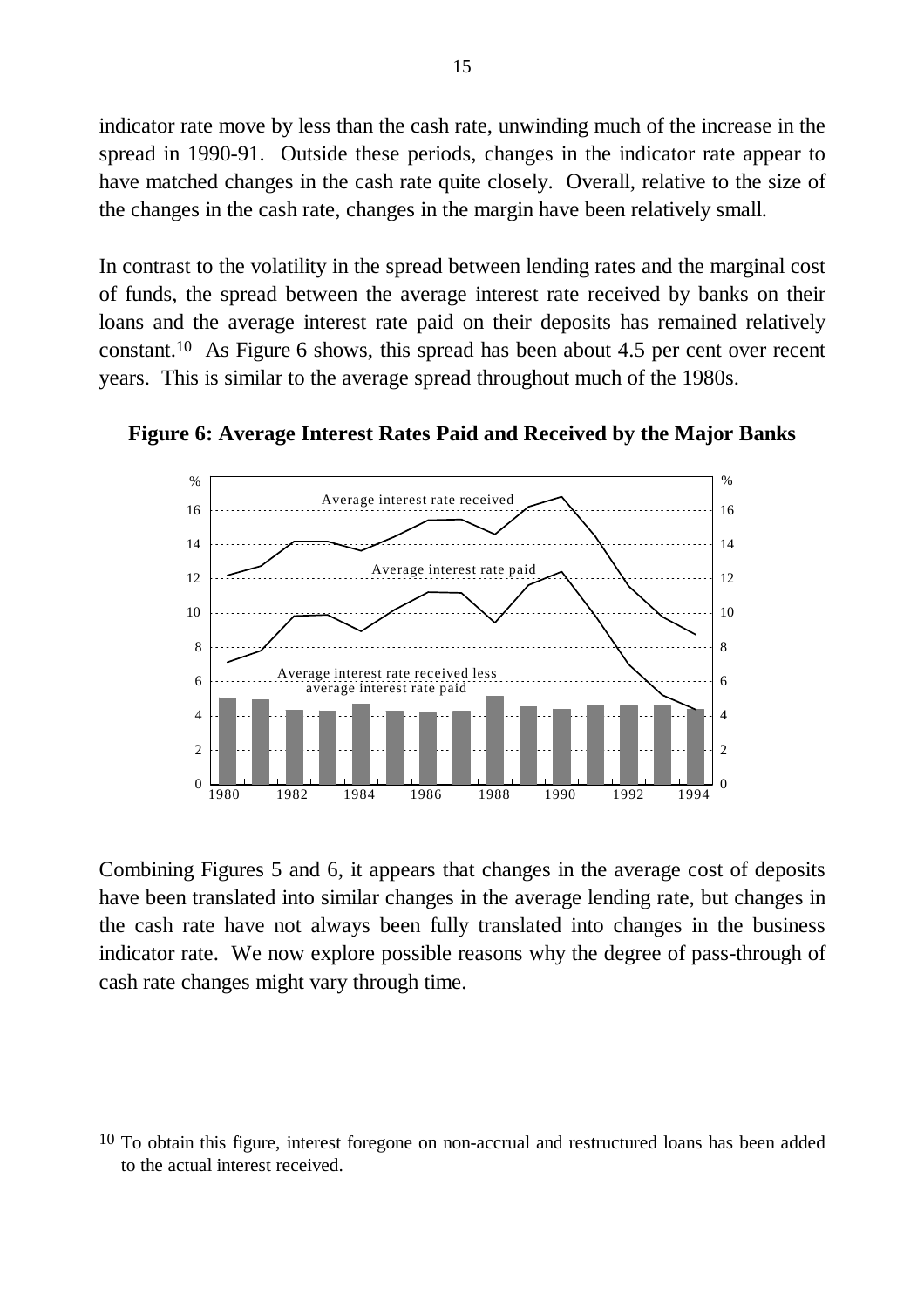### **4. WHAT DETERMINES THE DEGREE OF PASS-THROUGH?**

What factors determine the degree to which a change in the cash rate is passed through to banks' indicator lending rates? Below we focus on the following three (not mutually exclusive) explanations:

(i) the structure of banks' deposits and interest rates;

- (ii) the riskiness of bank lending;
- (iii) the degree of competition in banking.

We use the following simple framework to examine how these factors might affect the relationship between indicator lending rates and the cash rate. By assuming that the loan rate is set to equalise the expected return from the loan with the cost of the providing the loan (including the return on capital) we have:

$$
r_l p + q = a(1 + r_c) + (1 - a)(1 + r_d) + c \tag{3}
$$

where:  $r_l$  = loan rate;

 $p =$  probability that interest is paid;

 $q =$  probability that the loan principal is repaid;

- *a* = capital requirement;
- $r_c$  = rate of return to capital;
- $r_d$  = interest rate paid on deposits;
- $c =$  administrative costs of providing a loan (less fee income).

The expected gross return from lending one dollar (the left hand side of (3)) consists of two components: the expected interest payments  $(r<sub>l</sub>p)$  and the expected principal repayment (*q*). If there is no default risk ( $p = q = 1$ ), the gross return from lending one dollar will be  $r_l + 1$ .

The "cost" of providing the loan is given by the right hand side of (3). Each dollar of loans is funded using a fraction *a* of capital and *1-a* of deposits. Thus, the cost of providing the loan consists of three components: the amount that must be paid to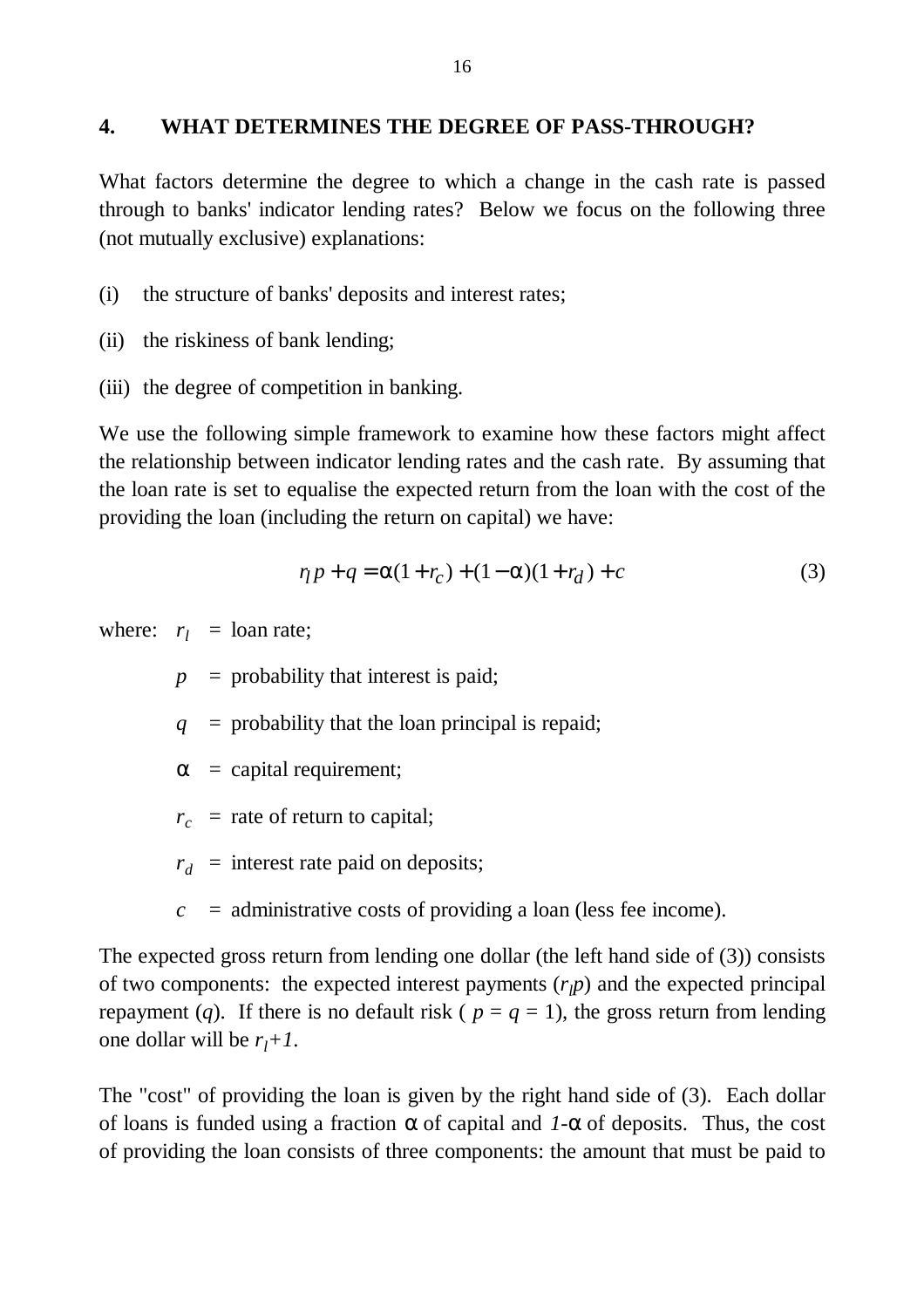the owners of the capital  $(a(1+r_c))$ , the amount that must be paid to depositors  $((1 – **a**)(1 + r<sub>d</sub>))$  and operating or administrative costs (*c*).

Re-arranging (3), we obtain an expression for the lending rate:

$$
r_l = \left[ \frac{\mathbf{a}r_c + (l - \mathbf{a})r_d + c + (l - q)}{p} \right]
$$
 (4)

So far we have treated all deposits as attracting the same interest rate  $(r_d)$ . As discussed above, the costs of various types of deposits do not always move together, with short-term money-market interest rates moving much more closely with the cash rate than do rates on many other classes of deposits. For the sake of simplicity, we assume that there are two types of deposits; deposits that attract an interest rate equal to the cash rate and deposits that attract lower and less variable interest rates than the cash rate. Thus, the average cost of deposits is given by:

$$
r_d = \mathbf{b}r_{cash} + (1 - \mathbf{b})r_{low}
$$
 (5)

where:  $r_{cash} =$  cash rate;

 $r_{low}$  = average interest rate on the low-interest rate deposits.

Substituting (5) into (4) and rearranging we can obtain an expression for the difference between the lending rate and the cash rate. This is given by the following:

$$
\eta - r_{cash} = \frac{1}{p} \Big[ a(r_c - r_d) + c + (1 - q) - (1 - b)(r_{cash} - r_{low}) + (1 - p)r_{cash} \Big] \tag{6}
$$

From this equation it can be seen that the spread between the lending rate and the cash rate will increase if:

- (i) the required return to capital increases relative to the average rate on bank deposits (i.e.,  $r_c$ - $r_d$  increases);
- (ii) the share of loans funded by capital increases (i.e.,  $\alpha$  increases);
- (iii) administrative costs increase (i.e., *c* increases);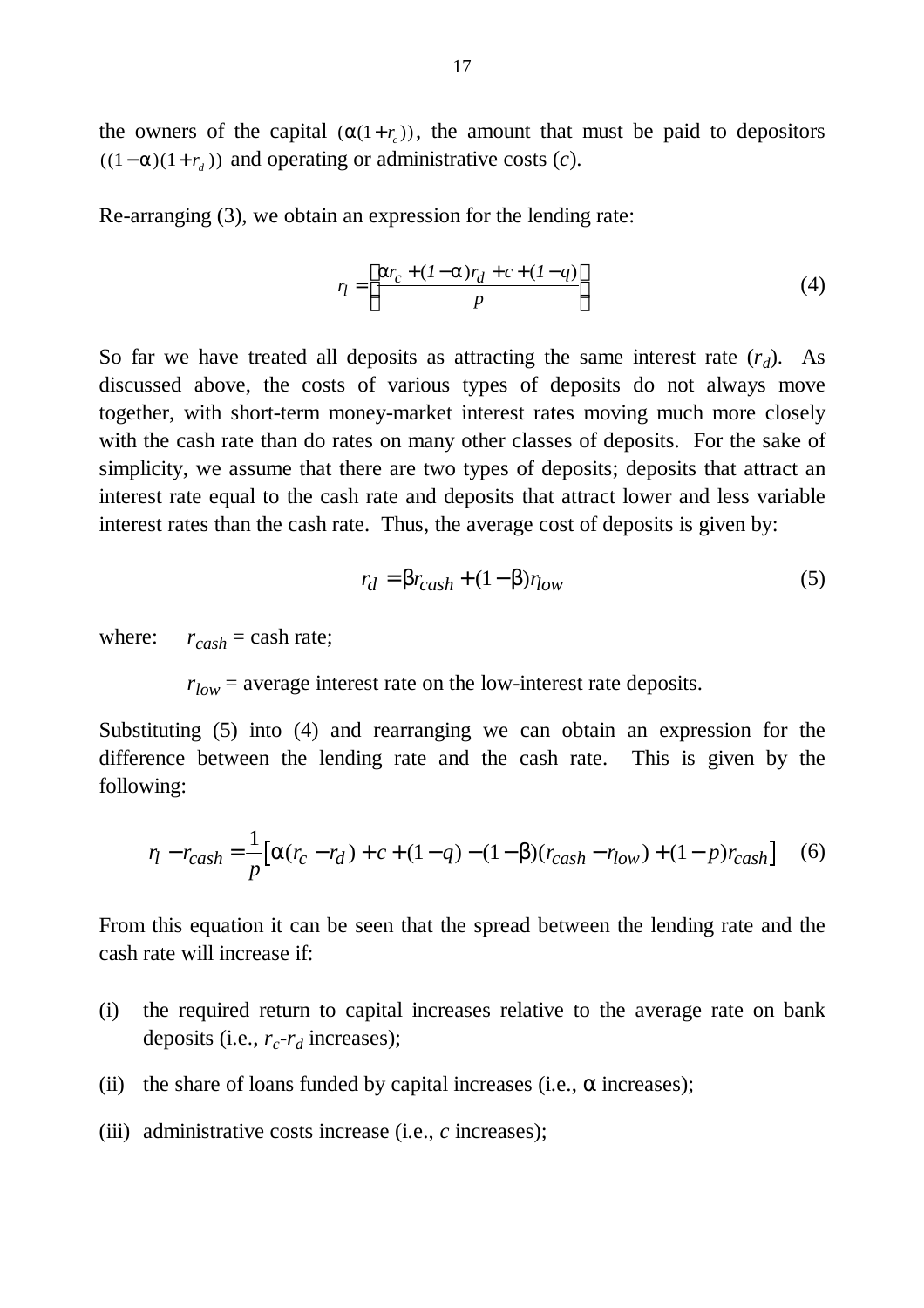- (iv) the probability of either principal or interest repayment falls (i.e., either *p* or *q* decreases);
- (v) the fraction of deposits attracting "low" interest rates falls (i.e., *b*increases);
- (vi) the cost of "cheap" deposits relative to the cash rate increases  $(i.e., r_{cash} - r_{low}$  falls);
- (vii) the general structure of interest rate increases (i.e., *rcash* increases).

The intuition behind each of these factors is relatively straightforward. If bank shareholders can successfully demand higher rates of return, the loan rate - cash rate spread must increase to generate those higher returns. Also, the larger is the share of loans that are funded by the relatively expensive capital, the higher must be the loan rate to achieve a given return to capital. If administrative costs increase, or the probability that the loan will default increases, the bank must charge a higher interest rate to make any given rate of return.<sup>11</sup> Similarly, if the bank loses access to its cheap deposit base, or the cheap deposits become relatively more expensive, lending rates must increase to generate the same expected rate of return. Finally, an increase in the general level of interest rates makes an interest payment default by a customer more costly to the bank. To cover this decline in expected return, the bank must charge a higher loan rate.

Of these various factors, a number can be eliminated as important determinants of the observed behaviour of the spread through time. First, bank operating costs have been declining gradually through time, and, if anything, should be contributing to a trend decline in the spread between the lending rate and the cash rate. Since the early 1980s, the ratio of bank operating expenses (less non-interest income) to total assets has fallen by about one percentage point (see Figure 7). Against this downward trend, the last couple of years have seen a slight increase in operating expenses as a number of banks have incurred substantial rationalisation and restructuring costs (which tend to be concentrated in the early years). In aggregate, however, the increase has been relatively small.

 $\overline{a}$ 

<sup>&</sup>lt;sup>11</sup> Here we are ruling out the possibility that as the interest rate rises the probability of default also rises. In certain cases, it is impossible to make the interest rate sufficiently high to give the bank its required rate of return. In such cases, equilibrium credit rationing occurs (see Stiglitz and Weiss (1981)).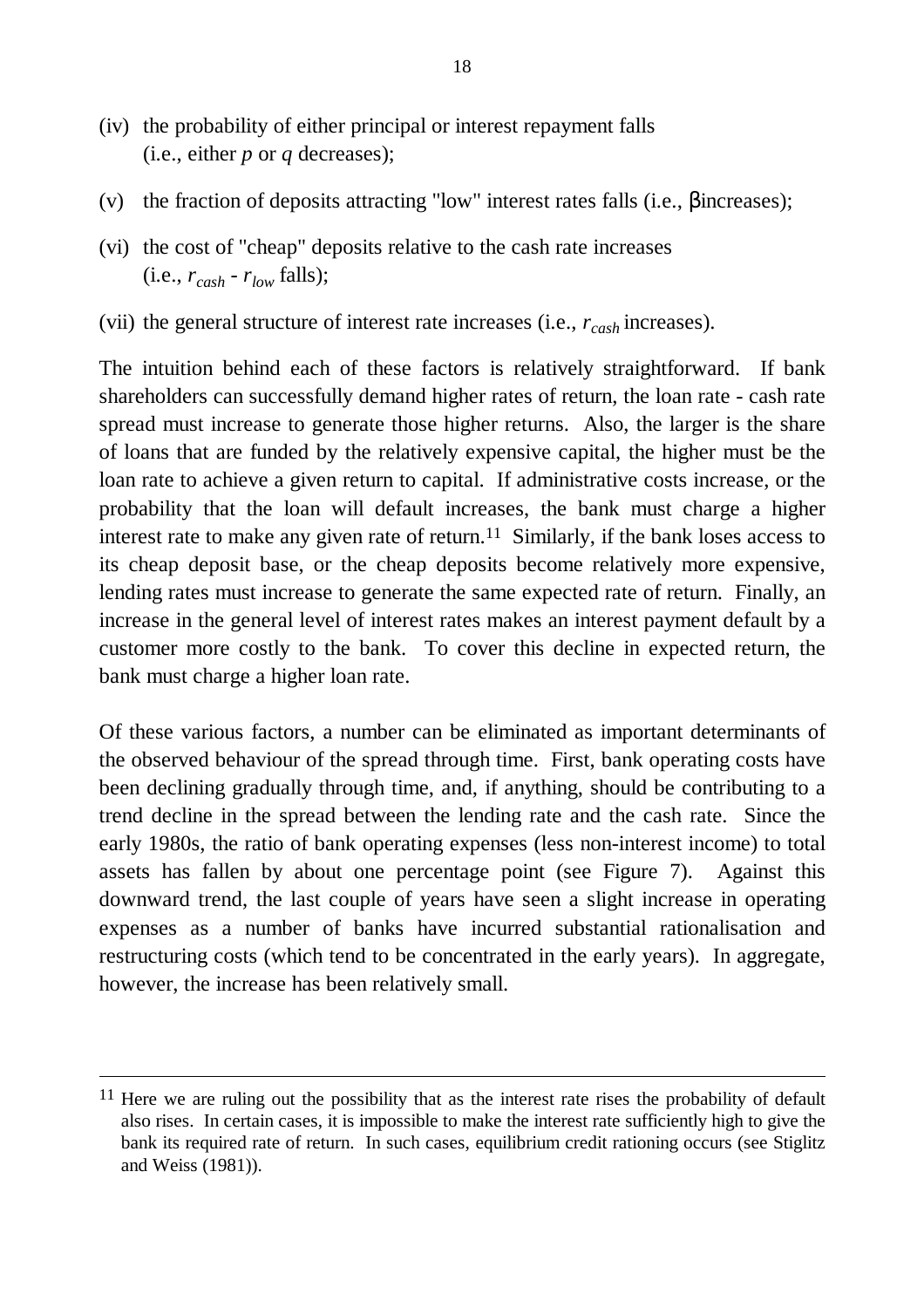**Figure 7: Operating Costs and Non-Interest Income (Major Banks)**



Second, while the capital ratios of the banks did increase over the 1980s, the above model suggests that these movements should have had only a small effect on lending spreads. If the premium over the deposit rate that is paid to equity is 5 per cent, then a two percentage point increase in the capital ratio should add just over 0.1 of a percentage point to the loan rate. Clearly, movements in capital ratios do not account for the observed behaviour of the lending spreads. Third, changes in the general level of interest rates affecting expected losses from a given loan default are unable to explain changes in the margin. Not only is any effect quite small theoretically, but just at the time when interest rates were at their lowest, margins were at their highest.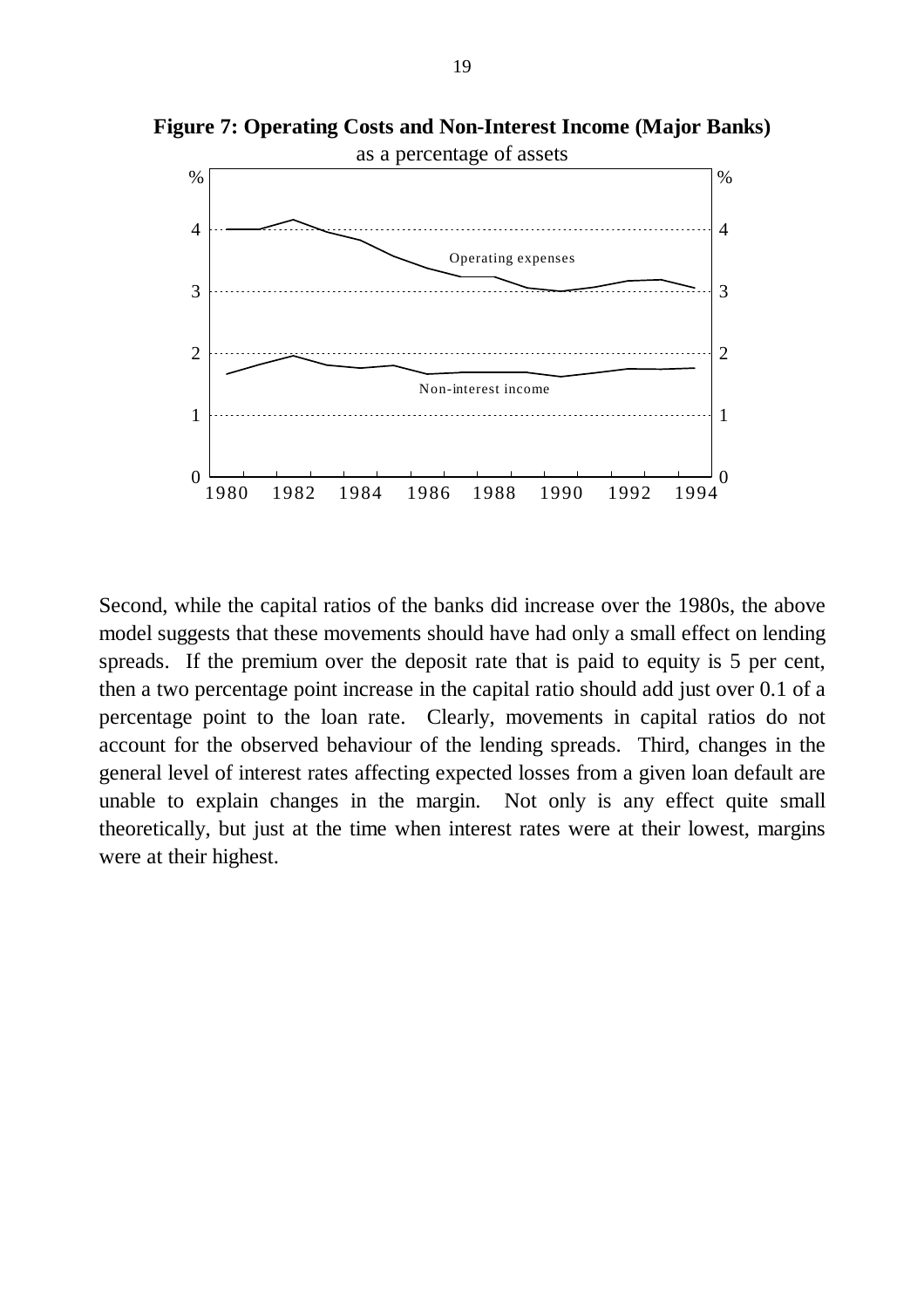#### *Changes in Deposit Structure*

 $\overline{a}$ 

Each of the three remaining factors - changes in deposit structure, default probabilities and the degree of competition - probably play some role in influencing the degree of pass-through. The change in the banks' deposit and interest rate structure has two key elements. The first is the drift of deposits out of low-interest-rate accounts and into deposits that pay interest rates at, or near, the cash rate (i.e., an increase in β) and the second is the rise, in relative terms, in the rates paid on the cheap deposits that remain (a decline in  $r_{\text{cash}}$  -  $r_{\text{low}}$ ).

This shift in the structure of the major banks' liabilities can be seen in the bottom panel of Figure 8 which shows the share of total deposits that attract "low" interest rates.12 In the early 1980s, these deposits accounted for around 50 per cent of total deposits. By 1990, this share had fallen to around one quarter and by 1994 it had fallen further to around 15 per cent. This decline has been driven by the increasing range of unit trusts and deposit products that followed deregulation and by the fact that high inflation induced depositors to switch out of low-interest-rate accounts.

While high inflation encouraged depositors to switch into accounts that paid market interest rates, it significantly increased the value to the banking sector of the low-interest-rate accounts that the banks managed to maintain. As discussed above, an increase in the cash rate is more fully passed on to money-market rates than to rates on transaction accounts. Thus, with relatively high inflation and high money-market rates in the second half of the 1980s, the spread between the cash rate and the average rate paid on accounts attracting low-interest rates was quite wide. This access to deposits that attracted interest rates considerably below money-market rates was an important source of bank profitability during this period. The fall in interest rates in the early 1990s meant that the differential between money-market rates and the average rate paid on low-interest-rate accounts declined significantly (see Figure 8).<sup>13</sup> This reduced the benefit to banks of the cheap deposits that remained.

<sup>12</sup> "Low-interest-rate" deposits are defined as those in non-interest and interest-bearing cheque accounts, passbook savings accounts and statement savings accounts.

<sup>13</sup> Bordes, Goyeau, Melitz and Sauviat (1991) present evidence for OECD countries that anticipated inflation increases bank profitability by increasing the interest differential on assets relative to liabilities.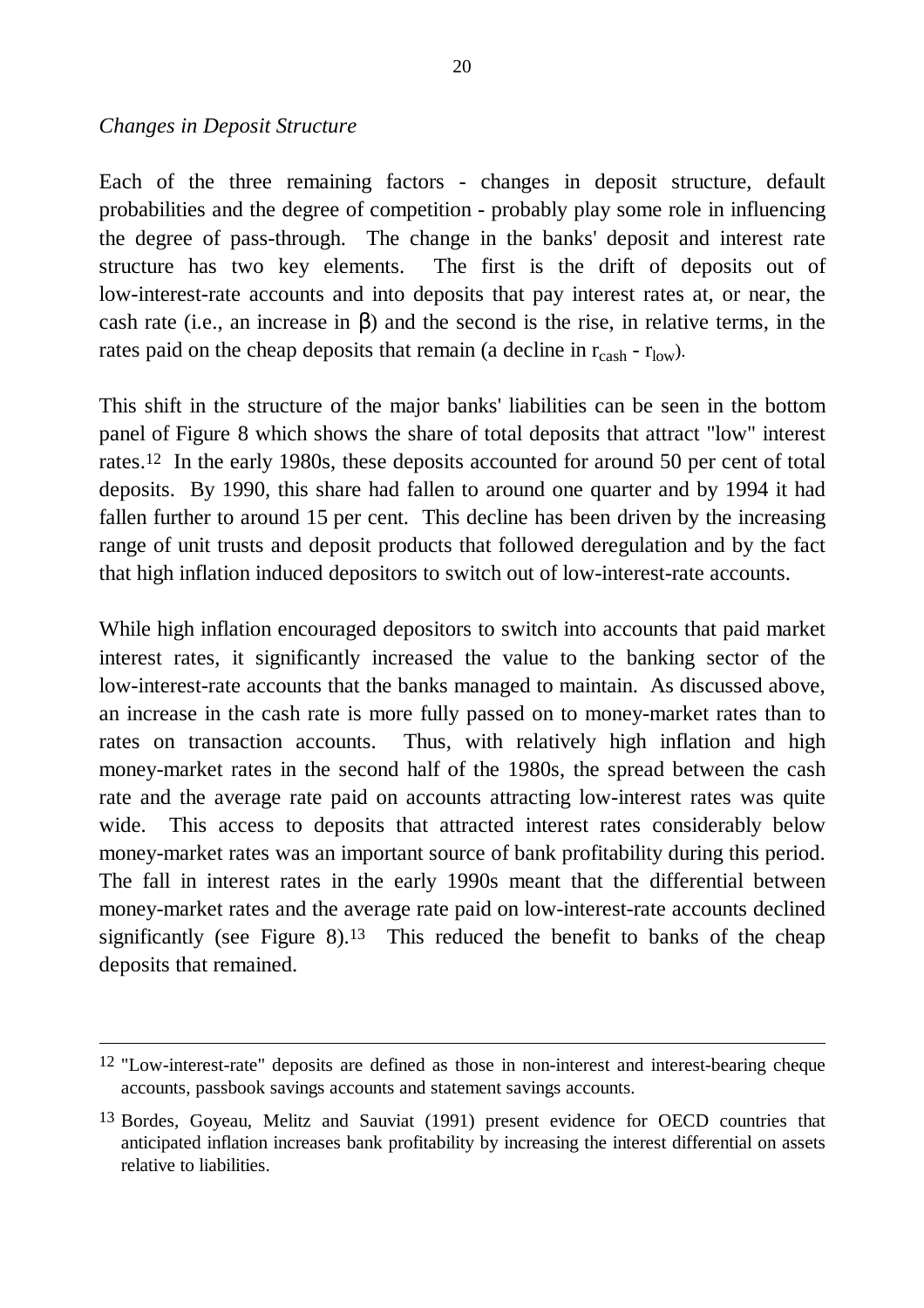

**Figure 8: Changes in Interest Rate and Deposit Structure (Major Banks)**

A final issue concerning the changes in deposit and interest rate structure is whether the changes have affected banks' average or marginal costs. If the banking industry is perfectly competitive and the marginal cost of funds is given by short-term money-market interest rates, then the changes discussed above should have affected the intra-marginal, but not the marginal cost of funds. As a result, they should not have affected lending rates. Instead, these changes should have reduced the profitability of bank lending. On the other hand, if the average cost of deposits is important in bank pricing and/or the marginal cost of funds is a weighted average of all funding sources, changes in the deposit structure should have an impact on lending spreads.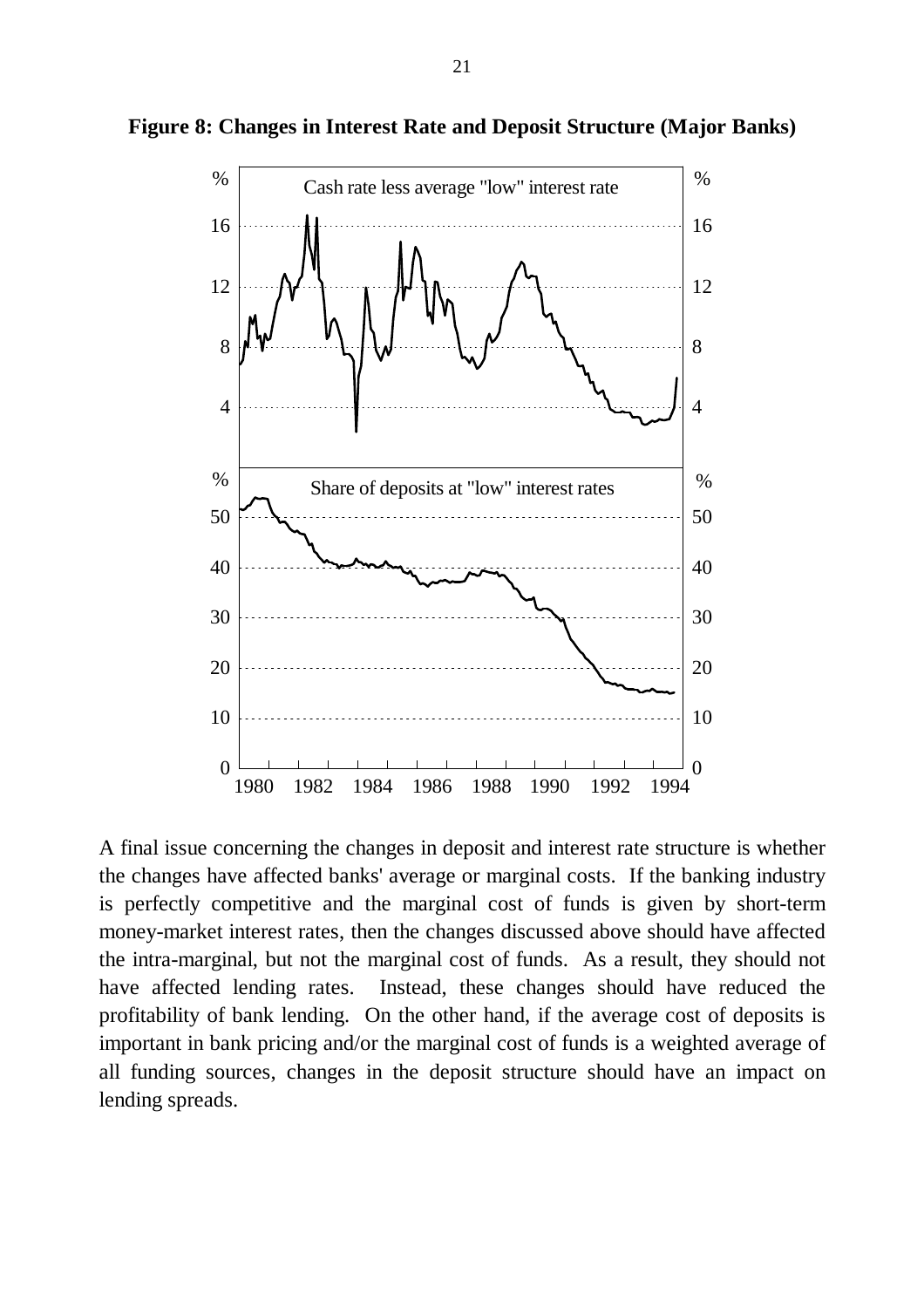Certainly Figure 6 suggests that the average cost of bank deposits has been an important factor in the pricing of bank loans. The reduction in the cash rate between 1990 and 1993 was larger than the reduction in the average cost of deposits due to the stickiness of many deposit rates. Because average deposit rates adjust less than the cash rate, loan rates also adjust less than the cash rate. As a result, the spread between the cash rate and the loan rate widened as the cash rate fell. This explanation leaves unresolved the important question of bank competition. To some extent, the combination of lower inflation and increased competition for deposits should have led to a reduction in the difference between the average interest rate received and paid, and in so doing, reduced the profitability of core lending business. Working in the other direction, strong demand for housing loans may have meant that banks could maintain these margins. These issues are discussed in more detail below.

### *The Riskiness of Lending*

The second factor that probably plays some role in influencing the degree of pass-through is the perceived riskiness of bank lending. In Figure 5, the lending spread appears to behave counter-cyclically - in particular, the periods of slow economic activity are associated with the largest lending spreads. If periods of recessed activity are associated with a higher probability of loan default (that is, a lower *p* or *q*) then it is natural for lending spreads to widen in recessions.

Prior to deregulation of the financial markets, banks had to ration credit. Those customers with the highest credit rating stood at the front of the queue. As a result, loan defaults were relatively rare (see bottom panel of Figure 9). Following deregulation, the need for regulation-induced credit rationing no longer existed and banks engaged in aggressive competition for business. On the demand side, increasing asset prices and the weakening of financial constraints saw significant increases in demand for intermediated finance from the corporate sector. These increased demands were willingly met by the newly deregulated banking sector. The result of this process was a significant increase in the gearing of the corporate sector and an increase in the ratio of business credit outstanding to GDP (see top panel of Figure 9).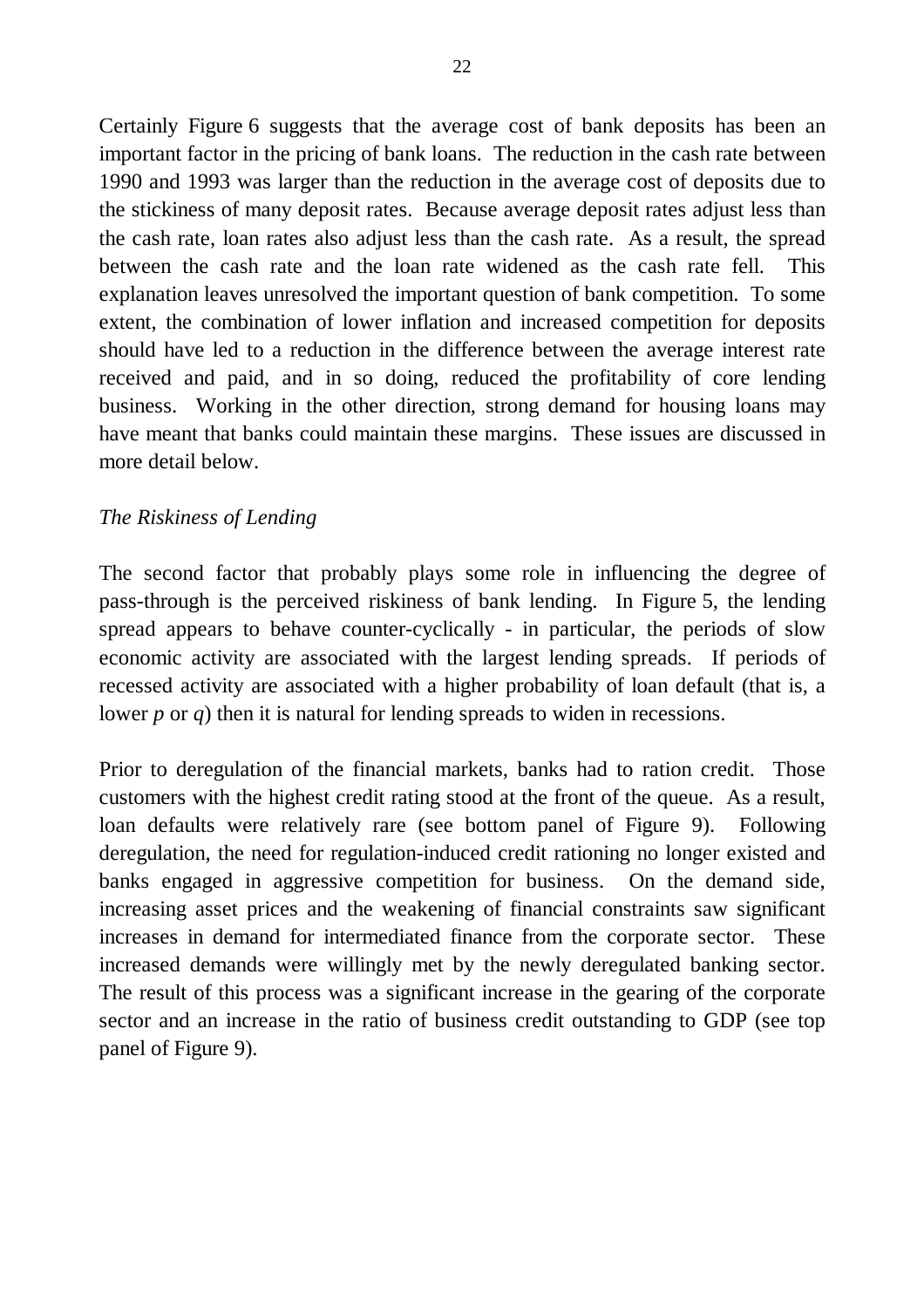

**Figure 9: Measures of Financial Fragility**

With increases in corporate indebtedness and lower average credit standards, it was not surprising that when the early-1990s recession arrived, record corporate liquidations and loan defaults occurred (see middle panel of Figure 9). The model presented above suggests that for every one percentage decline in the probability of principal repayment, the loan rate should increase by slightly over one percentage point. Certainly, the size of the increase in defaults in the early 1990s is not inconsistent with a widening of the business loan spread at around that time. Further, the subsequent recent narrowing of spreads follows a significant reduction in banks' charges for bad and doubtful debts. However, the exact timing of changes in the spread is a little surprising. During the late 1980s, when corporate lending was increasing rapidly, and the probability of a significant slow-down in growth was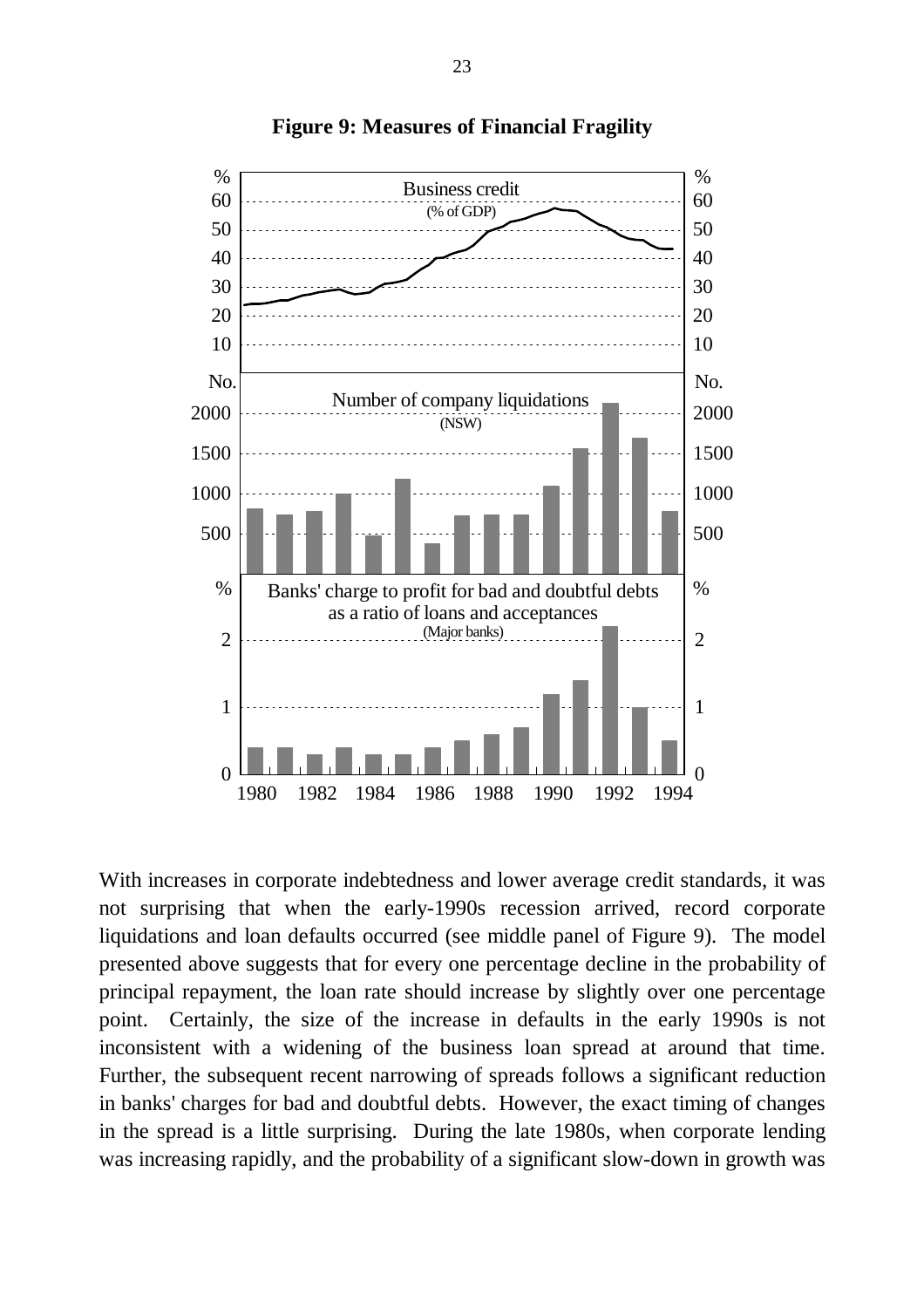rising, there was no widening of the spread. Certainly with hindsight it appears that during the final stages of the boom, lending was becoming more and more risky as the likelihood of a fall in asset prices and a recession increased. However, it was only *after* the recession hit, and the banks experienced record bad debts, that spreads widened. Similarly, margins have narrowed only *after* bad debts expenses have declined. This suggests that the banks may have been under-pricing risk during the late 1980s and over-pricing risk in the first half of the 1990s.<sup>14</sup>

If changes in the riskiness of bank lending are responsible for change in margins, it suggests that banks have not been undertaking "dynamic provisioning"; that is, at the top of a boom, they have not increased loan margins and provisions in expectation of higher future loan defaults and they have not reduced margins and provisions at the bottom of the cycle. Instead it appears that pricing and provisioning is static, with margins only being changed once a change in default experience actually occurs.

### *Competition*

 $\overline{a}$ 

A third possible explanation for the widening of the spread between the business indicator rate and the cash rate in the early 1990s is that banks were attempting to earn higher real rates of return on new and existing loans. With a number of banks suffering considerable losses as a result of their lending decisions in the second half of the 1980s, there may have been pressure to partially offset these losses by earning higher rates of return on loans that were actually being serviced (although the data on average spreads do not lend support to this view). In addition, while deposit rates declined as inflation fell, it is sometimes argued that there is considerable inertia in firms' (including banks') expected nominal return on equity, so that expected returns on bank lending did not fall as quickly as deposit rates. To the extent that banks are able to increase  $r_c - r_d$  (the premium that equity earns), lending margins must increase.

This explanation of widening spreads, as does the explanation based on changes in the structure of banks deposits, rests on a departure from the textbook model of perfect competition. In this model, price (in this case, lending rates) should equal

<sup>&</sup>lt;sup>14</sup> One piece of evidence that, in the past, banks have not accurately assessed risk is that when banks moved from "rationers" of credit under the regulated system to credit "marketers" under the deregulated system, they did not substantially increase general provisions for bad debts, despite the move further out the risk spectrum.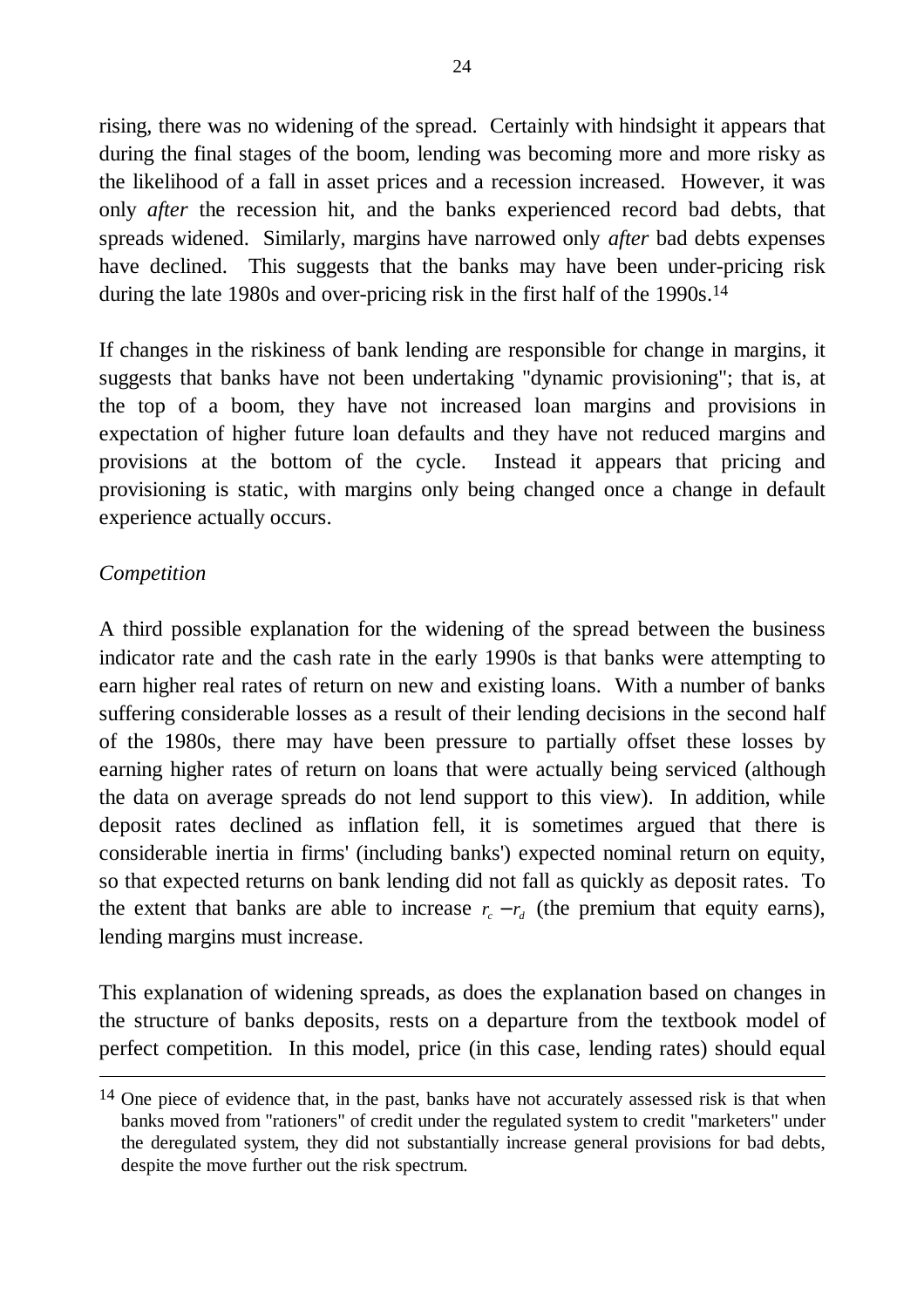the marginal cost of the extra loan. It should not be possible for banks to widen spreads either to increase their rate of return, or to protect a given rate of return from the adverse effects associated with a change in deposit structure.

As is the case in goods markets there is no consensus as to whether the degree of competition in loan markets is pro or counter-cyclical. If the degree of competition is procyclical (that is, competition for a loan of a given quality is more intense in the upswing) then lending margins should narrow in booms and widen in recessions. In the recession of the early 1990s, lending margins stayed high for a longer period than was previously the case - the business indicator spread and the owner-occupied housing spread first reached 4 per cent in early 1992 and were still around that level 2½ years later. It was only in the last quarter of 1994 that both spreads came back down under 4 per cent.

Certainly, a spread of 4 per cent between the variable-rate mortgage interest rate and the cash rate is not consistent with the simple perfect competition framework. In that framework, a spread of 4 per cent between the business indicator rate and the cash rate also appears high, although a proper assessment in this case is complicated by the difficulty in determining risks and the margins over/under the indicator rate that the banks' charge.

Suppose that the cash rate is the marginal costs of funds and that the rate is 4.75 per cent (as it was for much of 1994). Further, suppose that the market return on equity is 15 per cent and that each dollar of housing loan is funded by 92 cents of deposits and 8 cents of capital, and that administrative costs (less fees) on a loan amount to 1¾ per cent. Further, assume that the probability of default is 0.5 per cent ( $p = q = 0.995$ ). Using equation (4), the equilibrium loan rate is 7.86 per cent. For most of the time that the cash rate was 4.75 per cent, the standard mortgage interest rate was around 8.75 per cent. While altering the assumptions changes the calculated lending rates, quite large and unrealistic changes to the assumptions must be made to generate a spread of 4 per cent and, at the same time, maintain moderate returns on equity. This suggests that lending for housing was particularly profitable at these spreads. This is evidenced by a number of regional banks specialising in housing lending earning high after-tax rates of return in 1993/94.

In textbook markets of perfect competition, high rates of return get bid away very quickly, either by existing firms lowering their prices, or by new firms entering the market. In banking, as in many other real world markets, these forces do not always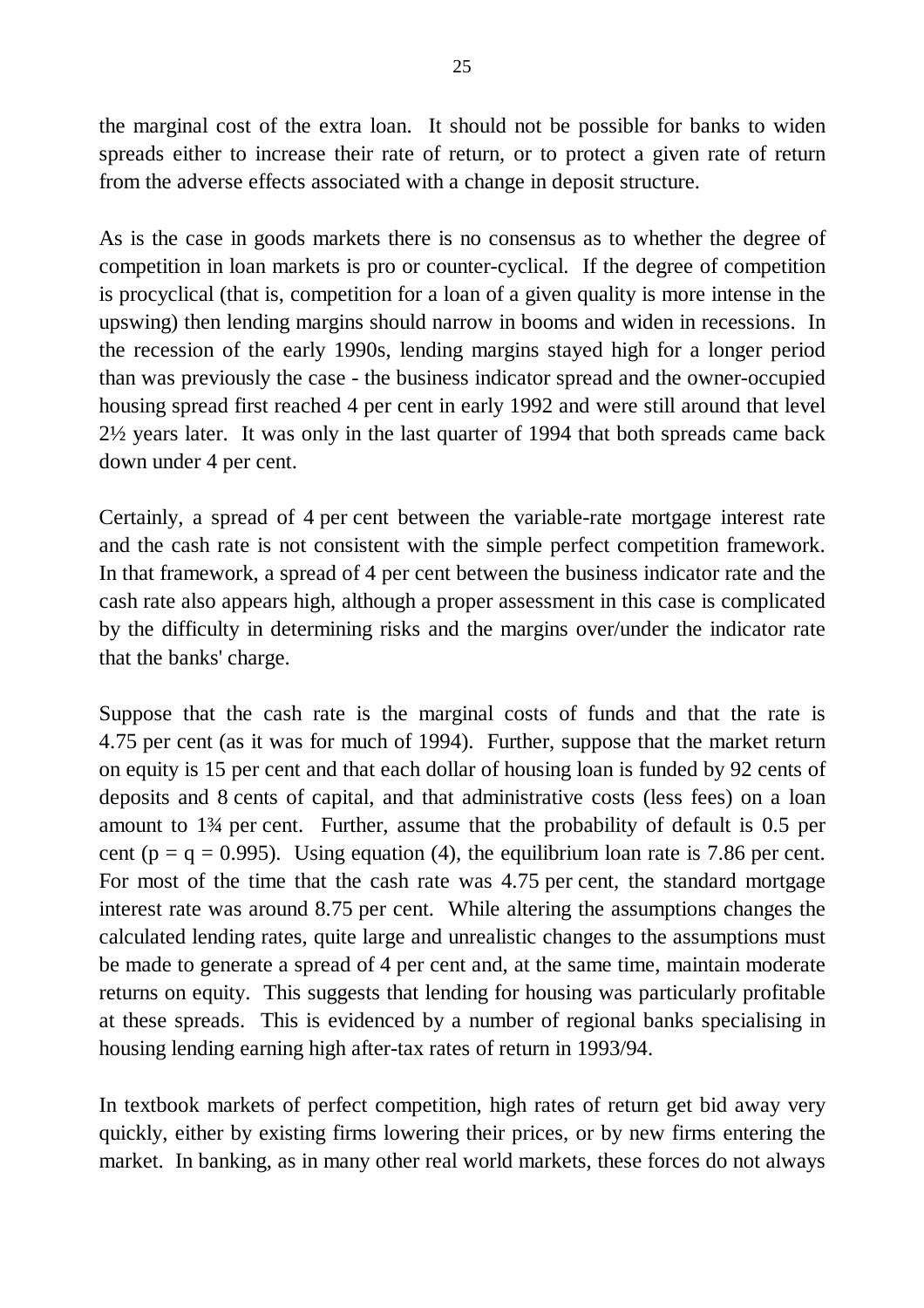operate so quickly. Three characteristics of banking contracts are particularly important in understanding the dynamics of competition in response to profitable opportunities at the margin. The first is that banking contracts tend to be long-term contracts, which rely heavily on information. The second is that, historically, intermediation and transactions services have not been priced separately by banks. The third is that changing an indicator rate changes the interest rate paid, not just by new customers, but also by all previous customers who still have loans outstanding.

The textbook world of price equals marginal cost is one of auction markets with no long-term contracts, no customer loyalty, perfect information and no joint provision of products. In contrast, loan contracts are characterised by imperfect information, typically last for a number of years and involve the provision of some payment services. Further, largely as a legacy of financial regulation, customer loyalty to a particular bank has been relatively high in Australia. Of these departures from the textbook world, perhaps the most important is the long-term nature of loan contacts. This departure allows lenders to smooth the loan interest rate over the course of the interest-rate cycle to reduce the variability in repayment burdens. This means that margins widen at the trough of the cash rate cycle, and narrow at the peak. This outcome need not be inconsistent with perfect competition. It may be optimal for both sides of the contract, particularly if borrowers dislike cash-flow volatility more than lenders, and the writing of more explicit contracts is difficult and costly.

In the medium term, however, it may be difficult to sustain this form of interest rate smoothing. The smoothing means that at the trough of an interest rate cycle, margins are large. This allows other institutions to offer lending rates below the smoothed lending rates. If customers can switch lenders for only a small cost, it pays to switch to an institution offering an interest rate closer to marginal cost, but then to switch back to the original lender towards the peak of the interest rate cycle. This possibility may make it unprofitable for lenders to smooth lending rates over the interest rate cycle, unless substantial switching costs are imposed. In the absence of these costs, it is likely that, eventually, price will follow marginal cost more closely than has been the case in the past. This is particularly the case for housing loans, as information about borrowers is less costly to obtain and assess than is information about business borrowers. This makes it relatively easy for customers with housing loans to switch banks. For small business, switching is more difficult because of information asymmetries. At the trough of the cycle it may be difficult for the new bank to assess whether a borrower is leaving the existing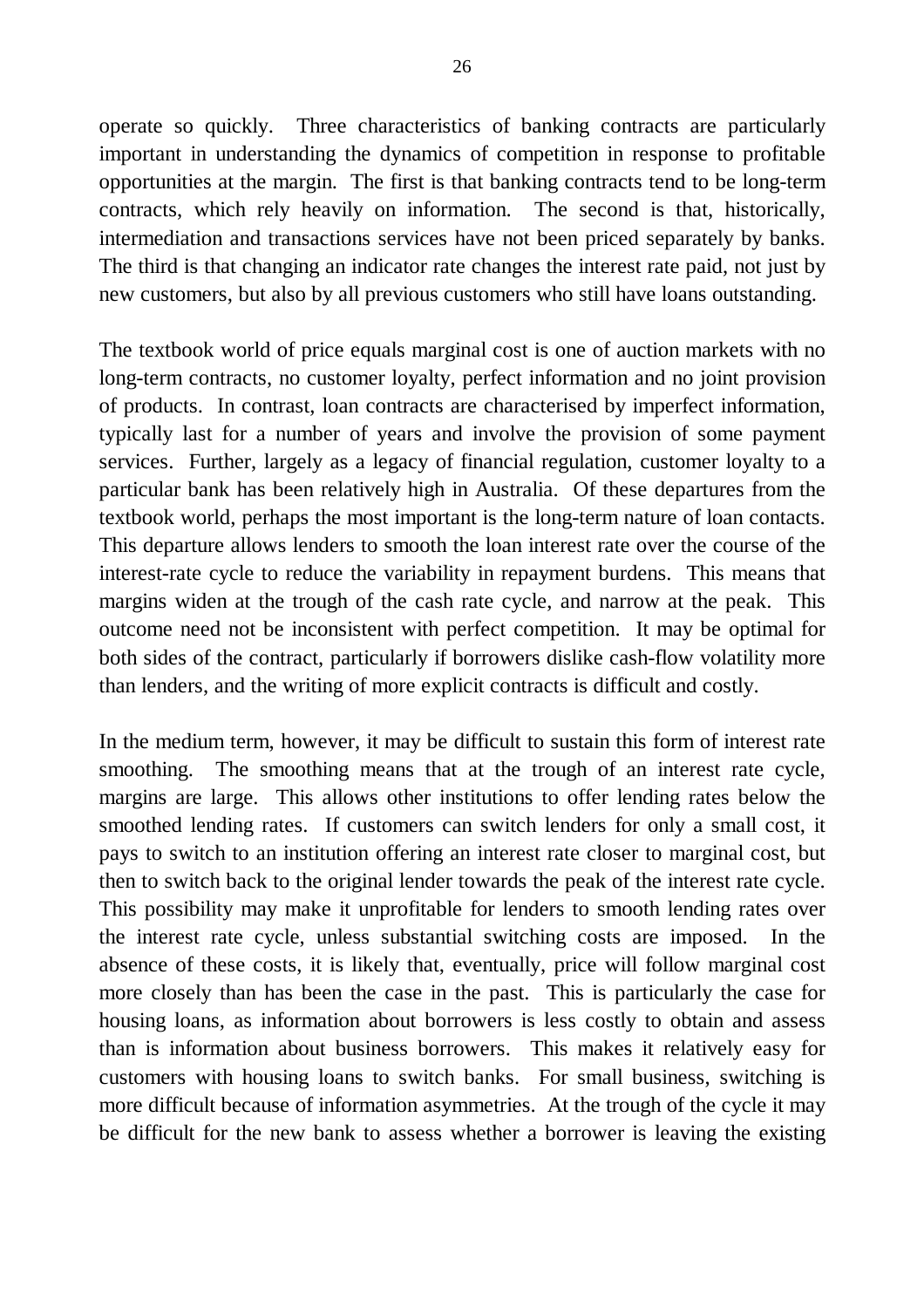bank to take advantage of a lower interest rate, or because the existing bank is withdrawing credit following a deterioration in the business's creditworthiness.

Another important banking-industry deviation from the textbook world is the joint provision and pricing of distinctly different services. In particular, for many years, banks have jointly provided both intermediation and payment services. While payment services have historically been seen as "free", they have not been without cost. In its 1994 Annual Report, the Reserve Bank of Australia (p. 32) noted that the high "interest margin is being used to subsidise other types of activity, particularly those concerned with payments transactions." This subsidisation has opened the window for new entrants to split the provision of loans and payments services. Unencumbered by the need to offer transaction accounts to their borrowers, new entrants can offer loans at rates lower than those of the banks. In the longer term this represents a considerable problem for the banks, for if the subsidisation continues, the banks will end up with a disproportionate share of customers that are heavy uses of subsidised payment services. The resulting pressure on bank profitability is likely to see banks make greater use of fees, resulting in a reduction in average margins, and loan rates that move more closely with banks' marginal costs of funds.

A third factor influencing the dynamics of competition is the fact that a change in the indicator rate affects not just new borrowers but also existing borrowers. Thus, in reducing an indicator rate in response to profitable lending opportunities, banks must weigh the benefit of increased demand for new loans, against the loss of revenue on existing loans. As the profitability of new loans increased in the early 1990s, banks attempted to differentiate between existing and new customers by introducing "honeymoon" rates or "special-deals" for a limited period of time (most often one year). These special rates offered new borrowers a temporary discount on the standard indicator rate, after which the loan rate reverted to the indicator rate. By 1993, the competition between banks on these special rates had become intense, with some banks offering discounts of up to 3.25 percentage points off the standard rate for housing loans. The bulk of new housing loans was written at discounted rates, while existing customers continued to pay the higher variable loan rate.

This type of price discrimination is only sustainable if the banks' existing customers do not switch lenders to take advantage of another bank's special offer for new customers. While loan establishment fees and mortgage stamp duty introduce costs to switching, the special offers were often sufficiently attractive to make it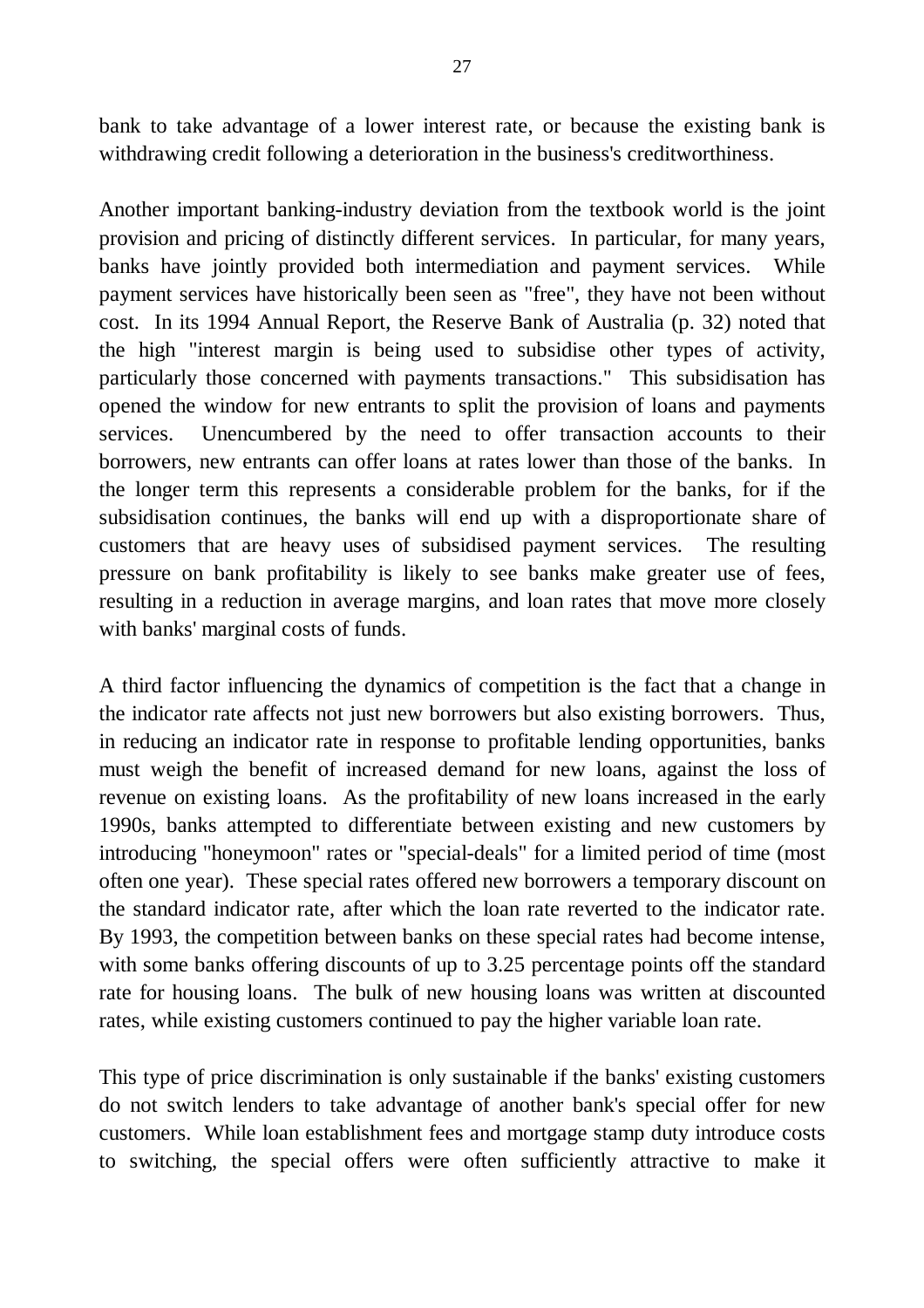worthwhile to do so. It is likely that the willingness of customers to switch banks played some role in the narrowing of the spread between the variable loan rate and the cash rate in the last quarter of 1994.

The introduction of new providers of finance, particularly housing finance, has also influenced the dynamics of competition. Two types of non-bank lenders have entered the market for mortgages - mortgage originators and mortgage lenders. Mortgage originators arrange loans but then pass the loans on for securitisation, while mortgage lenders keep the loans on their own balance sheets. These new providers of finance have typically offered interest rates 1 per cent below the standard variable loan rate. They tend to have lower overhead costs than the banks, often relying on mobile loan managers rather than operating an extensive branch network. Over recent years, the lower operating costs, together with the high margin between the banks' variable loan rate and marginal cost of funds, meant that these new providers could undercut the banks and still return satisfactory rates of return.

The undercutting of the existing institutions by new entrants has also been helped by the fact that the new entrants do not have an established book of loans whose interest rates are reduced when the standard variable rate falls. Over recent years, established institutions with lower than average operating costs could have reduced their standard variable lending rates (relative to their competitors) and gained market share. However, this would have meant earning a lower rate of return on the whole stock of existing loans, rather than just on new loans. New entrants were not constrained in this way and have been a principal catalyst for greater competition in the market.

From the perspective of the textbook, it took a relatively long time for these new providers of loans to enter the market. This reflects a number of factors. First, much of the household sector is quite conservative and is reluctant to take out a housing loan from an institution with which it is not familiar. The loyalty to a particular bank that was a legacy of credit rationing in earlier decades, also reduced the willingness of customers to borrow from new entrants. Second, the start-up costs for new entrants are relatively high. These include marketing and advertising costs to gain name recognition, information technology costs and systems and staffing costs. Before incurring these costs, those providing the financing for the new entrants require that the profit opportunities that they are to exploit, will not disappear quickly. Third, new institutions are typically at a disadvantage regarding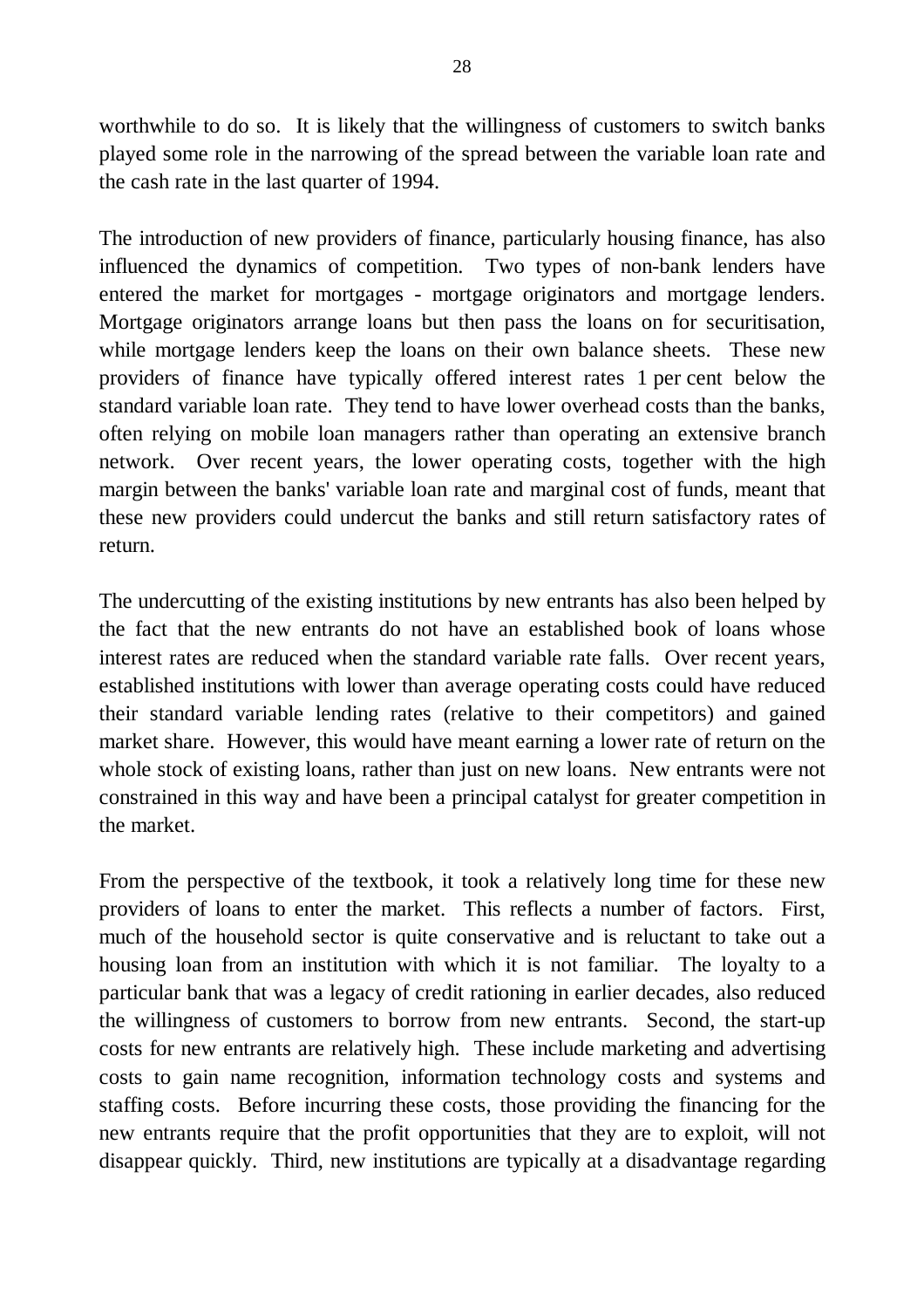information collection and assessment. The existing institutions have knowledge about the credit worthiness of their customers that is not available to the new entrants. For housing lending, this is not a major problem as credit assessment can be undertaken using a relatively small number of easily observed and assessable pieces of information. For lending to small business, the asymmetry of information between existing lenders and potential lenders is more problematic and makes successful entry more difficult.

## **5. CONCLUSION**

For changes in the cash rate to have an effect on economic activity and inflation, the changes must be passed through to market interest rates. For some interest rates, the pass-through is complete and often instantaneous, while for others, the pass-through is slow and less than complete. In markets where competition is weak and where customers' decisions are not very interest-rate sensitive, changes in the cash rate have relatively little effect on interest rates. There is also sometimes only a small effect on interest rates and yields on long-term deposits and securities. For these rates, the pass-through depends very much on how movements in the cash rate affect the outlook for future changes in the cash rate and inflation.

Given the importance of banks in the financial intermediation process, the reaction of bank lending rates to movements in the cash rate is particularly important. In the early 1990s, as the cash rate was reduced, lending rates did not fall one-for-one, and as a result, the spread between lending rates and the cash rate widened. In late 1994, this spread narrowed again, but at the end of 1994 it remained above the average level of the late 1980s.

Determining the relative importance of the various factors driving changes in bank lending margins is a difficult task, for the various factors are not independent of one another. Bank profitability was significantly reduced in the early 1990s, reflecting high bad debts expenses, but also an adverse change in the structure of the bank's liabilities. To some extent, the effects of these developments were not fully reflected in bank profitability due to the increased spreads between lending rates and short-term money-market interest rates.

In the early 1990s, the relatively large spreads between loan rates and short-term money-market rates meant that, at the margin, bank lending (in particular, housing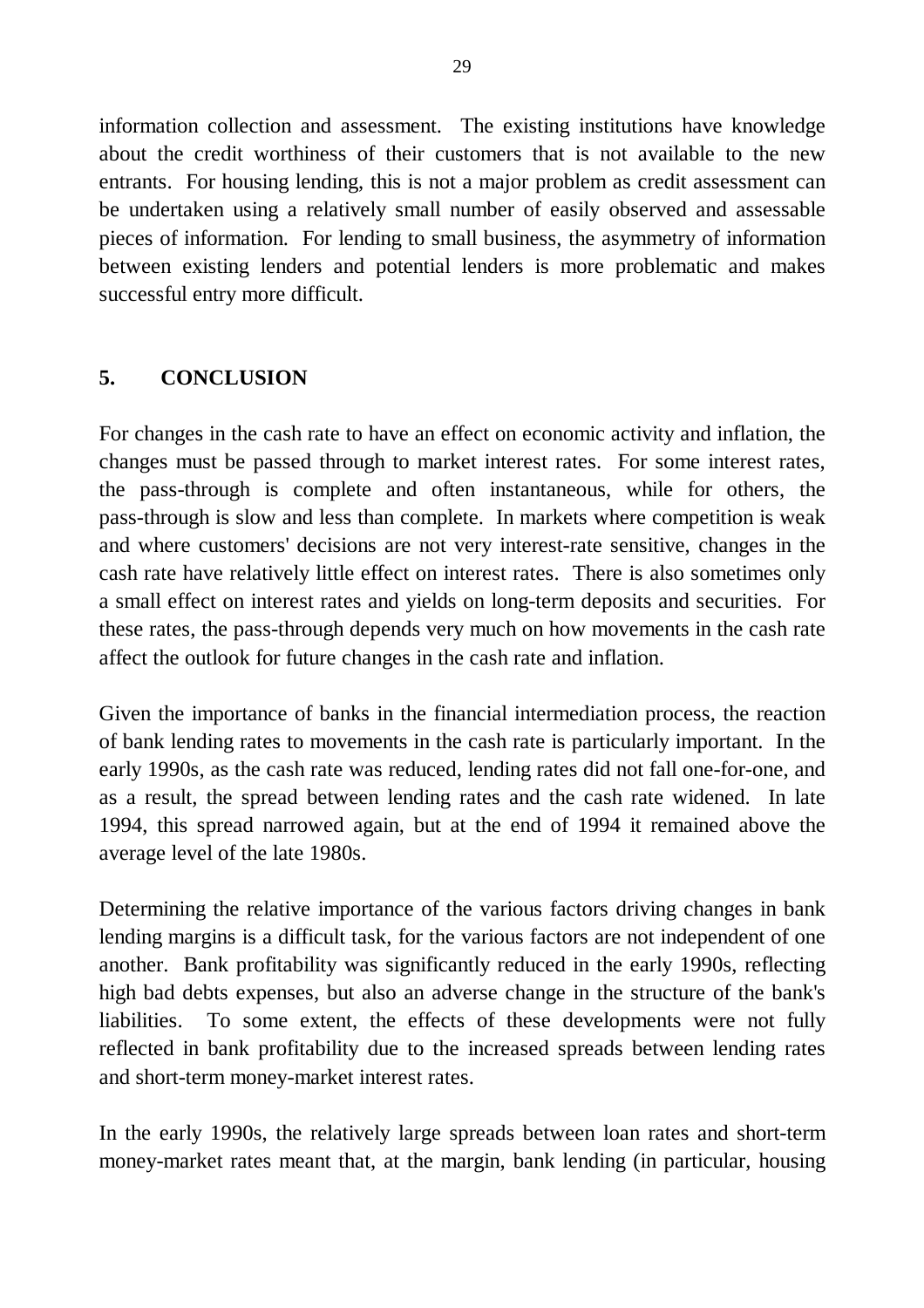lending) was highly profitable. In response, banks competed aggressively for new loans, but attempted to maintain the profitability of existing loans by offering lower margins only to new borrowers. This saw a number of new providers of finance enter the market and offer the same discounted interest rate to all customers. While it took some time for these new entrants to become established, they have now gained a small market share and provide potentially important discipline on the ratesetting behaviour of the existing institutions. The willingness of customers to switch to these new providers and to switch banks to take advantage of discounts for new customers has also placed downward pressure on lending spreads.

These new providers of finance have less of a competitive advantage as market interest rates move up. Banks have access to retail deposits whose interest rates are relatively insensitive to changes in the cash rate. When market interest rates are low, the benefit of the retail deposit base is small and, as a result, spreads at the margin tend to be higher. As market rates rise, the benefit gained from the retail deposits increases. This allows banks to reduce the spread between loan rates and money-market rates and, in doing so, put more competitive pressure on the new entrants who rely much more heavily on funds that attract money-market rates.

Nevertheless, in the medium term, if new entrants have lower operating costs than the traditional providers of housing finance, lending margins should continue to narrow over time, as the new lower-cost firms attract an increasing market share. The challenge for the traditional institutions is to reduce their operating costs, so that their return on equity can be maintained despite the narrowing of margins. Ways to do this include removing cross-subsidies between lending and payments functions and implementing more efficient fee structures. In the medium-term, the entry of new institutions that directly link their loan rates to money-market interest rates, can also make it more difficult for intermediaries to provide loans whose variable-rate interest rates do not move closely with money-market rates. This suggests that over time, variable rate lending rates will come to move more in line with changes in the cash rate.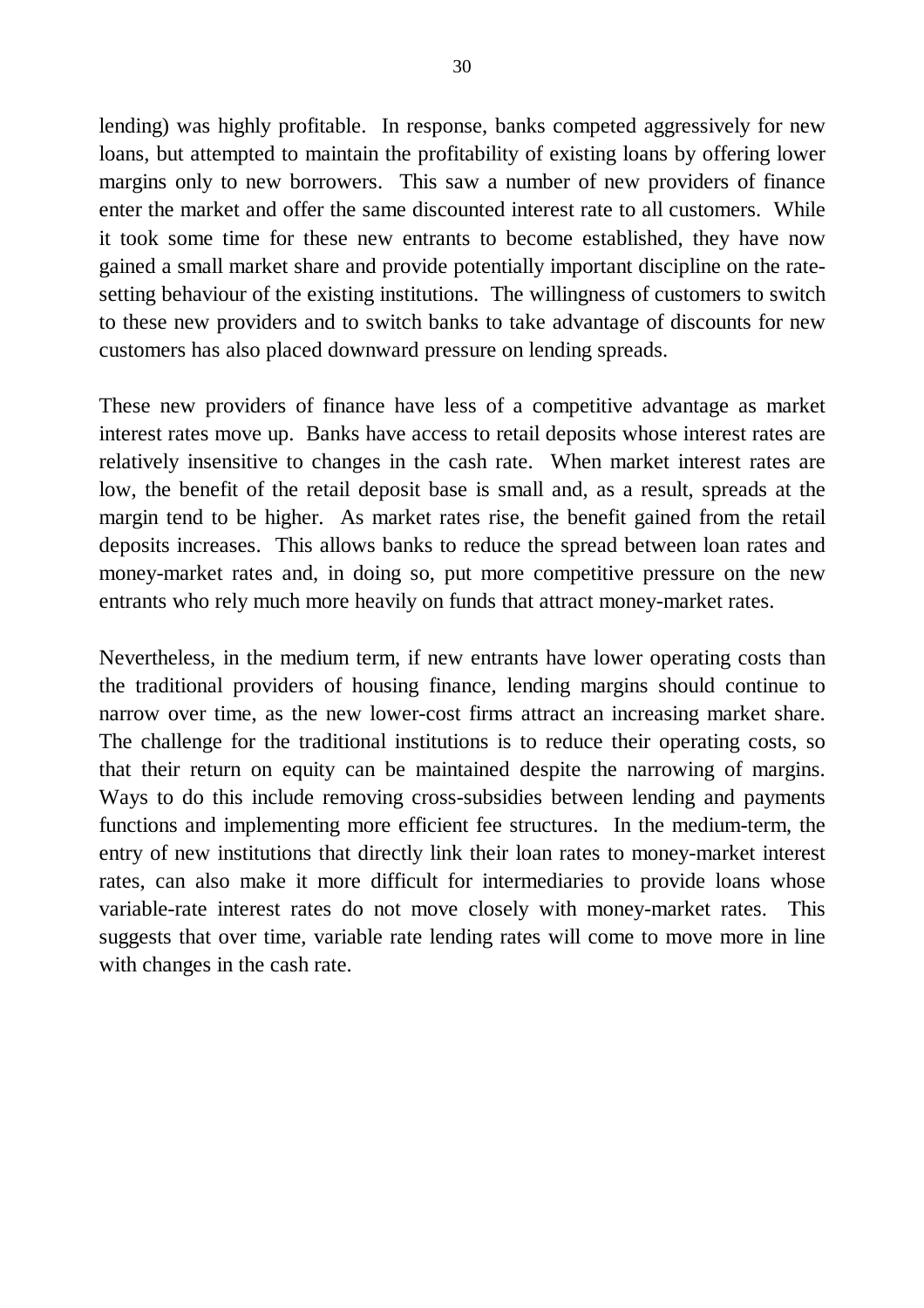#### **APPENDIX 1: UNIT ROOT TESTS**

The null hypothesis of a unit root is tested using the Augmented Dickey-Fuller test. This involves estimating the following equation and testing the null hypothesis  $H_0$ :ρ=0.

$$
\Delta y_t = \mathbf{a} + \mathbf{r} y_{t-1} + \sum_{i=1}^m \mathbf{g} \Delta y_{t-i} + \mathbf{e}_t
$$

The null hypothesis of no co-integration between the cash rates and each of the interest rates is tested using the unrestricted error-correction model. This involves estimating the following equation and testing the null hypothesis  $H_0$ : $j = 0$ .

$$
\Delta y_t = \mathbf{a} + \mathbf{j} y_{t-1} + \mathbf{f} x_{t-1} + \sum_{i=1}^m \mathbf{b} \Delta y_{t-i} + \sum_{i=0}^m \mathbf{q} \Delta x_{t-i} + \mathbf{e}_t
$$

The table below reports the t-statistics for the unit roots and co-integration tests.

|                           |         | Unit root tests |         | <b>Co-integration tests</b> |         |         |  |
|---------------------------|---------|-----------------|---------|-----------------------------|---------|---------|--|
|                           | $m=4$   | $m=6$           | $m=1$   | $m=2$                       | $m=4$   | $m=6$   |  |
| <b>Cash rate</b>          | $-0.72$ | $-1.08$         | n.a.    | n.a.                        | n.a.    | n.a.    |  |
| <b>Money-market rates</b> |         |                 |         |                             |         |         |  |
| 3-6-month CD              | $-0.79$ | $-1.08$         | $-3.28$ | $-2.53$                     | $-2.37$ | $-1.70$ |  |
| 90-day bank bill          | $-0.84$ | $-1.20$         | $-3.77$ | $-2.10$                     | $-0.77$ | $-0.61$ |  |
| 180-day bank bill         | $-0.94$ | $-1.40$         | $-2.30$ | $-1.35$                     | $-0.74$ | $-0.45$ |  |
| 13-week treasury note     | $-0.86$ | $-1.89$         | $-2.59$ | $-2.69$                     | $-2.96$ | $-4.42$ |  |
| Long-term bonds           |         |                 |         |                             |         |         |  |
| 2-year treasury bonds     | $-1.06$ | $-1.59$         | $-1.68$ | $-1.68$                     | $-1.82$ | $-0.77$ |  |
| 5-year treasury bonds     | $-1.08$ | $-1.54$         | $-1.85$ | $-2.09$                     | $-1.97$ | $-1.28$ |  |
| 10-year treasury bonds    | $-1.11$ | $-1.67$         | $-1.96$ | $-2.33$                     | $-2.50$ | $-2.25$ |  |
| <b>Deposit rates</b>      |         |                 |         |                             |         |         |  |
| Cash management trust     | $-0.69$ | $-2.58$         | 1.62    | 1.66                        | 0.64    | 1.99    |  |
| Low-balance accounts      | $-0.89$ | $-1.28$         | $-2.35$ | $-2.55$                     | $-2.17$ | $-1.59$ |  |
| High-balance accounts     | $-0.95$ | $-1.44$         | $-3.59$ | $-2.73$                     | $-1.20$ | $-0.45$ |  |
| 1-month fixed deposit     | $-1.58$ | $-1.60$         | $-2.29$ | $-2.03$                     | $-1.69$ | $-1.25$ |  |
| 1-year fixed deposit      | $-1.35$ | $-1.64$         | $-2.72$ | $-2.60$                     | $-1.36$ | $-1.03$ |  |
| <b>Lending rates</b>      |         |                 |         |                             |         |         |  |
| Business indicator rate   | $-1.02$ | $-1.30$         | $-2.50$ | $-2.29$                     | $-1.46$ | $-1.47$ |  |
| Housing rate              | $-1.26$ | $-1.68$         | $-2.79$ | $-4.03$                     | $-4.11$ | $-3.84$ |  |
| Personal instalment rate  | $-0.48$ | $-0.70$         | $-2.36$ | $-2.73$                     | $-2.73$ | $-2.61$ |  |
| Credit card rate          | 0.40    | $-0.06$         | $-1.44$ | $-2.32$                     | $-1.57$ | $-1.53$ |  |

|  |  |  | <b>Table A1: Unit Root and Co-integration Tests</b> |  |
|--|--|--|-----------------------------------------------------|--|
|--|--|--|-----------------------------------------------------|--|

1. The t-statistics have been calculated using the White procedure.

2. The critical values for the augmented Dickey-Fuller tests are 2.89 (5 per cent) and 2.59 (10 per cent). The critical values for the test of co-integration using the Unrestricted Error-Correction Model have not been tabulated, however they lie between the Dickey-Fuller critical values and the standard critical values.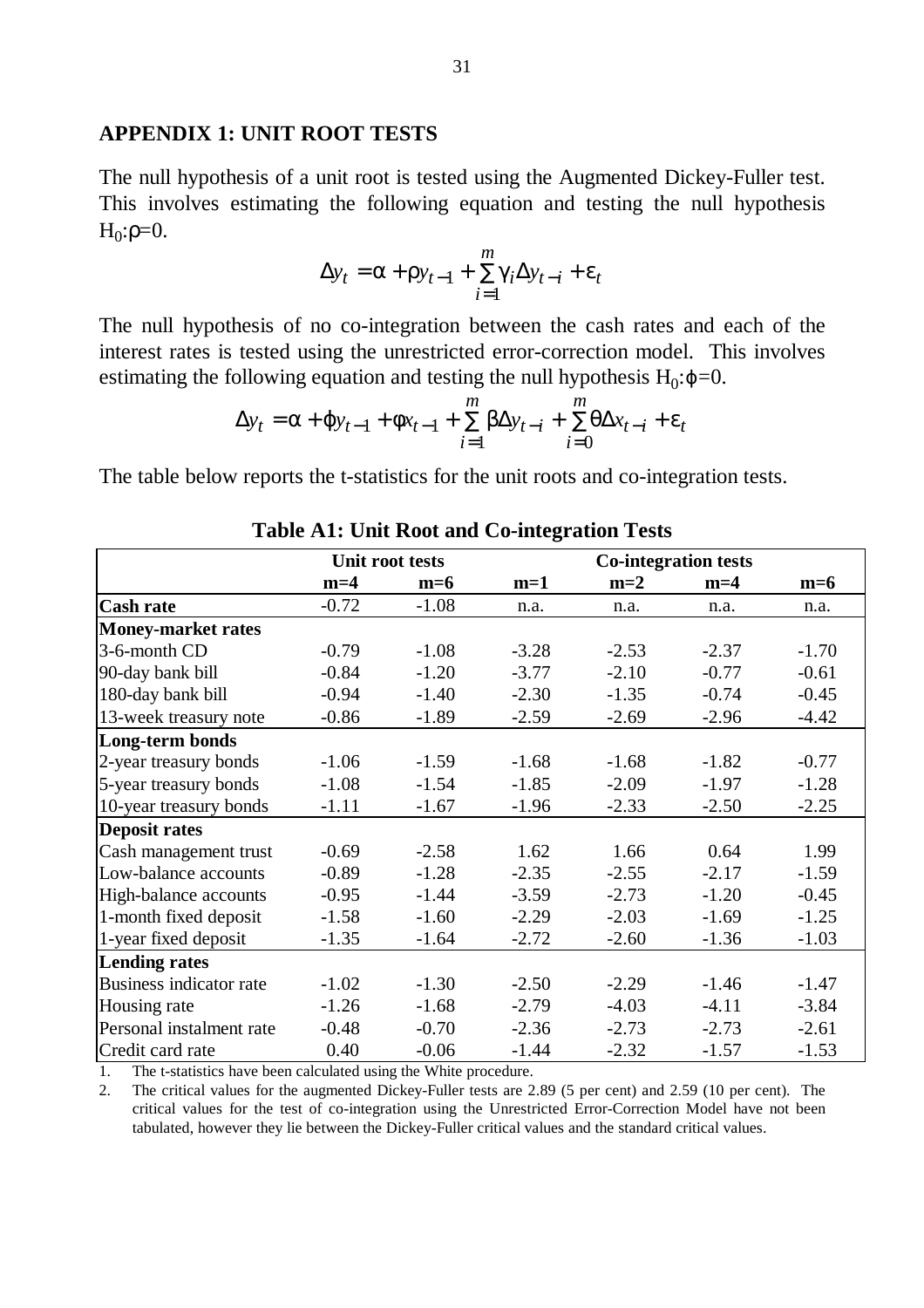# **APPENDIX 2: DATA**

All interest rates are expressed in per cent per annum.

| Cash rate                                               | RBA Bulletin, Table F.1. The daily cash rate series is<br>from internal RBA sources.                                                                                                                                                                    |  |  |  |  |
|---------------------------------------------------------|---------------------------------------------------------------------------------------------------------------------------------------------------------------------------------------------------------------------------------------------------------|--|--|--|--|
| 3-6-month certificates of deposit                       | RBA Bulletin, Table B.11.                                                                                                                                                                                                                               |  |  |  |  |
| 90 and 180-day bank bills                               | RBA Bulletin, Table F.1.                                                                                                                                                                                                                                |  |  |  |  |
| 13-week treasury notes                                  | RBA Bulletin, Table F.1.                                                                                                                                                                                                                                |  |  |  |  |
| 2, 5 and 10-year treasury bonds                         | RBA Bulletin, Table F.2.                                                                                                                                                                                                                                |  |  |  |  |
| Cash management trusts                                  | RBA Bulletin, Table F.4.                                                                                                                                                                                                                                |  |  |  |  |
| Low-balance accounts                                    | RBA Bulletin, Table F.3. This series is the interest rate<br>on transaction and investment accounts containing less<br>than \$2000.                                                                                                                     |  |  |  |  |
| High-balance accounts                                   | RBA Bulletin, Table F.3. This series is the interest rate<br>on transaction and investment accounts containing more<br>than \$10000.                                                                                                                    |  |  |  |  |
| 1-month fixed deposits                                  | RBA Bulletin, Table F.3.                                                                                                                                                                                                                                |  |  |  |  |
| 1-year fixed deposits                                   | RBA Bulletin, Table F.3.                                                                                                                                                                                                                                |  |  |  |  |
| Business indicator rate                                 | RBA Bulletin, Table F.3. The business indicator rate<br>used in this paper is an arithmetic average of the upper<br>and lower bounds of the observed business indicator rates<br>reported by major banks for large businesses.                          |  |  |  |  |
| Housing rate                                            | RBA Bulletin, Table F.3. The housing rate is the interest<br>rate reported for loans on owner occupied dwellings.                                                                                                                                       |  |  |  |  |
| Personal instalment rate                                | RBA Bulletin, Table F.3. The personal instalment rate<br>used in this paper is an arithmetic average of the upper<br>and lower bounds of the observed personal instalment<br>rates reported by major banks for personal loans repaid by<br>instalments. |  |  |  |  |
| Credit card rate                                        | RBA Bulletin, Table F.3. The credit card rate used in this<br>paper is an arithmetic average of the upper and lower<br>bounds of the observed credit card rates reported by major<br>banks on their credit cards with interest free periods.            |  |  |  |  |
| Low-interest-rate deposits                              | RBA, internal sources.                                                                                                                                                                                                                                  |  |  |  |  |
| Average interest rate on low-interest-<br>Rate deposits | RBA, internal sources.                                                                                                                                                                                                                                  |  |  |  |  |
| Non-interest income                                     | RBA, internal sources. The non interest income of banks<br>is expressed as a percentage of their total assets for the<br>period.                                                                                                                        |  |  |  |  |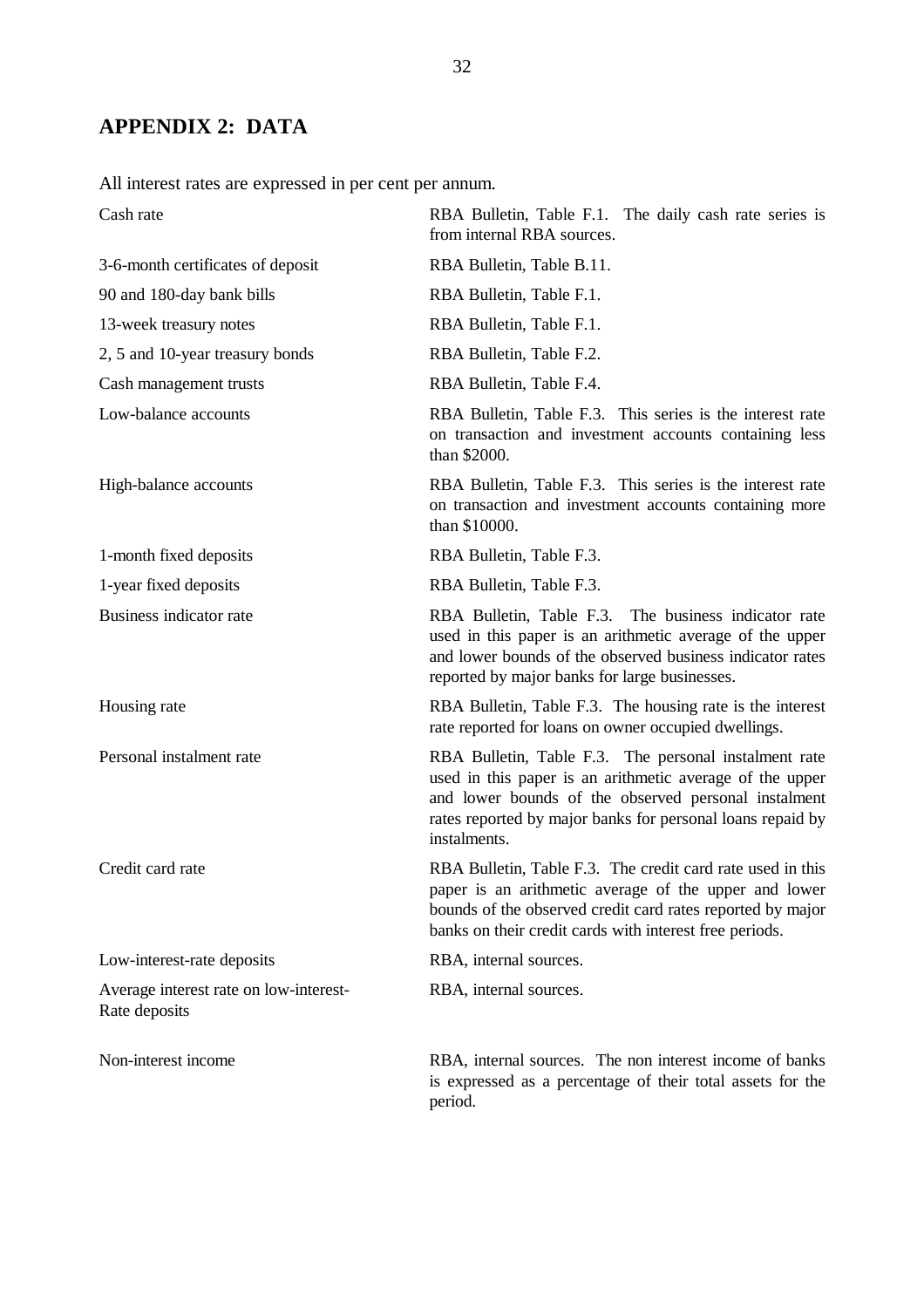Operating expenses RBA, internal sources. The operating expenses are expressed as a percentage of banks total assets for the period.

Charge to profit by banks for bad and RBA, internal sources. The charge to profit is expressed<br>doubtful debts as a percentage of loans and acceptances. It is an as a percentage of loans and acceptances. It is an aggregate for the major banks. The data are based on reports published by banks at the end of their financial years. For most banks these reports are published at end September. One bank's financial year ends in June.